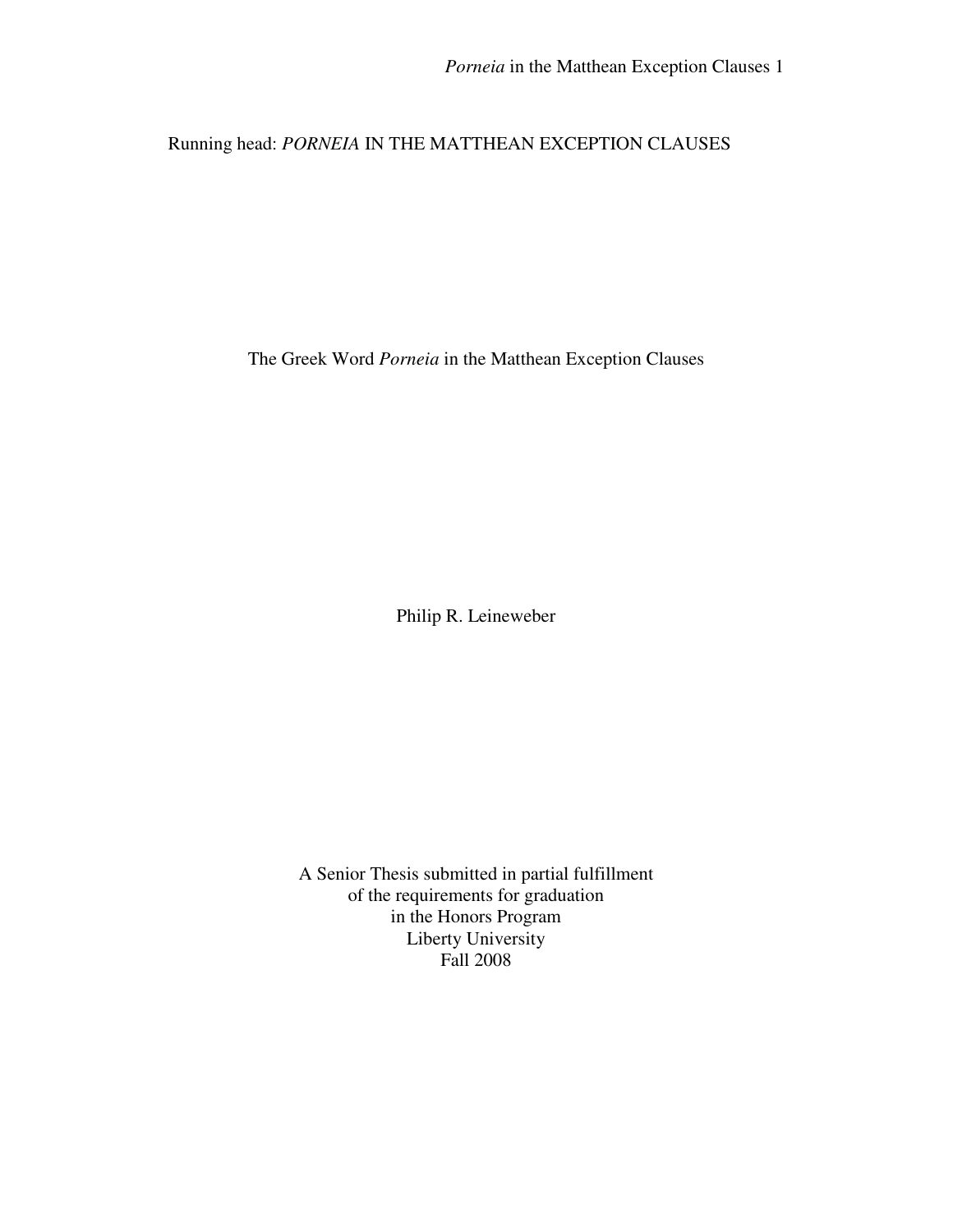Acceptance of Senior Honors Thesis

This Senior Honors Thesis is accepted in partial fulfillment of the requirements for graduation from the Honors Program of Liberty University.

> Wayne Brindle, Th.D. Thesis Chair

\_\_\_\_\_\_\_\_\_\_\_\_\_\_\_\_\_\_\_\_\_\_\_\_\_\_\_\_\_\_

David A Croteau, Ph.D. Committee Member

\_\_\_\_\_\_\_\_\_\_\_\_\_\_\_\_\_\_\_\_\_\_\_\_\_\_\_\_\_\_

\_\_\_\_\_\_\_\_\_\_\_\_\_\_\_\_\_\_\_\_\_\_\_\_\_\_\_\_\_\_ Martin Offield, Ph.D. Committee Member

> James Nutter, D.A. Honors Director

\_\_\_\_\_\_\_\_\_\_\_\_\_\_\_\_\_\_\_\_\_\_\_\_\_\_\_\_\_\_

\_\_\_\_\_\_\_\_\_\_\_\_\_\_\_\_\_\_\_\_\_\_\_\_\_\_\_\_\_\_ Date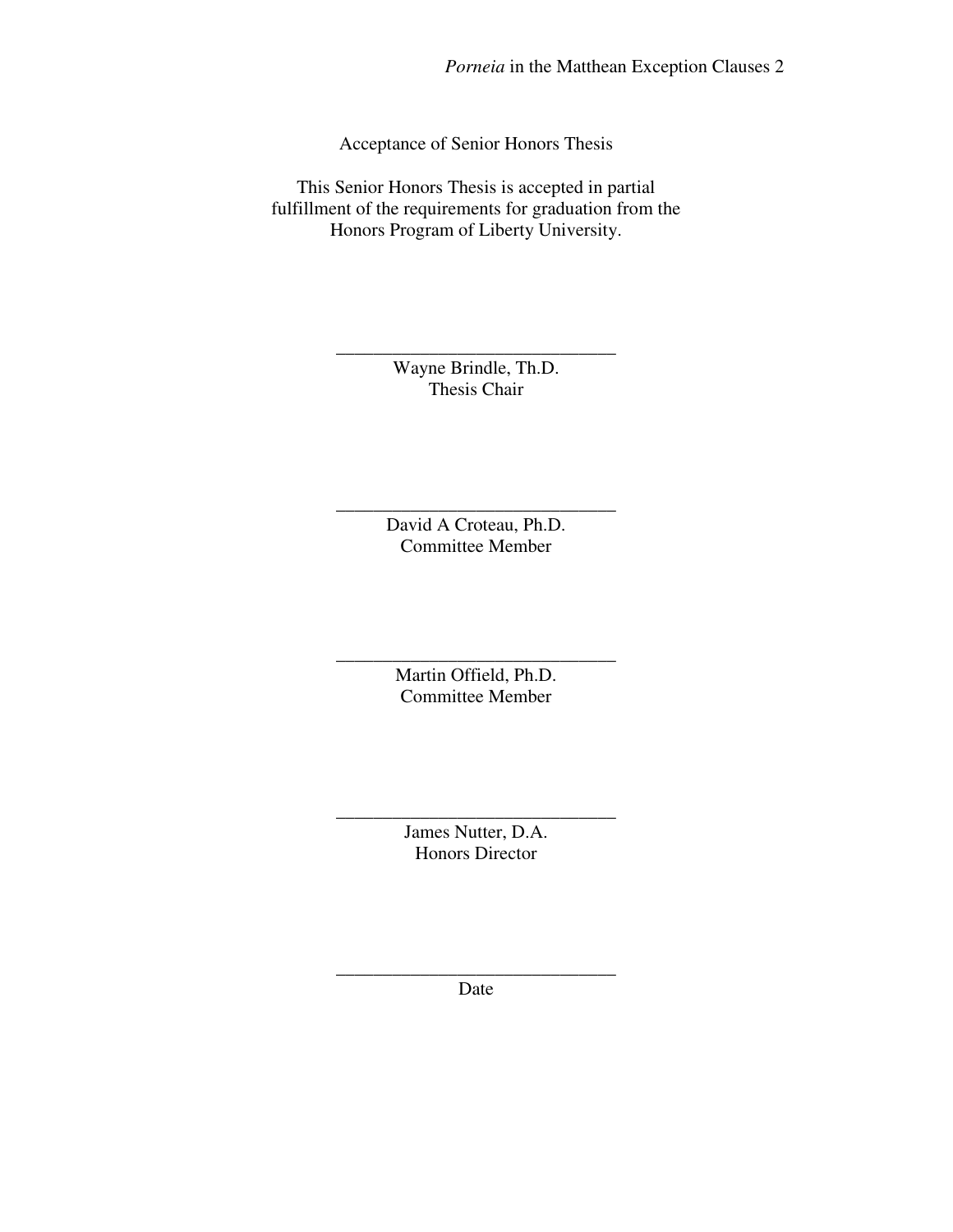### Abstract

Matthew 5:32 and 19:9 present an interesting exegetical discussion concerning the acceptability and permissibility of divorce. These verses provoke interest because of their inclusion of an exception clause seemingly allowing for a permissible divorce. The verses state the unlawfulness of divorce "except in the case of *porneia*." *Porneia* is the word around which this discussion revolves and its meaning differs vastly depending upon the interpreter. The word is interpreted specifically as adultery during the betrothal period and also as sexual promiscuity and immorality on the other. This thesis explains both views and then seeks to offer all relevant evidence by exploring context, background, lexical meaning, tradition, and the various uses of the word in the New Testament and Septuagint.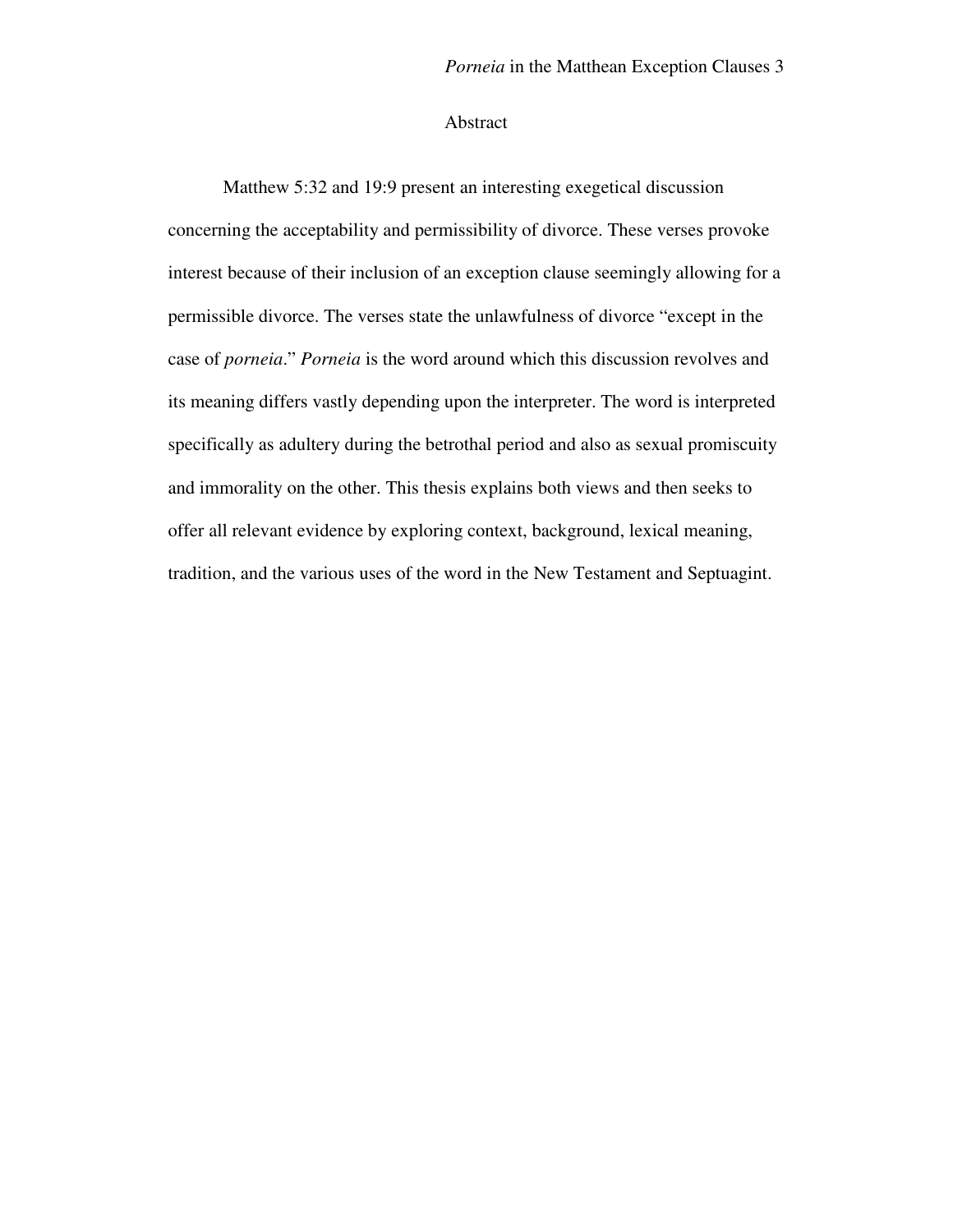The Greek Word *Porneia* in the Matthean Exception Clauses *Introduction* 

Perhaps one of the greatest social dilemmas that is present in today's society, and even in Christian culture, is the matter of the permanency of marriage and the validity of divorce. The "issue of divorce and remarriage [has become] one of the most pressing social concerns of today."<sup>1</sup> In Christian circles, confusion permeates the subject of biblical divorce. Opinions vary, ideas are presented, and disagreements are many. Some find this issue to be unimportant while others see it as an essential doctrine or ethical belief which has great consequences. It is a question that every Christian will ask at some point in his or her life: "Is divorce ever permitted?" Quite often, a Christian will go to the teachings of Jesus Christ in the Gospels to come to terms with their concern and they find apparent contradiction and uncertainty. What is the reason for this confusion? It can be summed up in three words: the "Matthean Exception Clauses." Were a believer not to have the Gospel according to Matthew and have only read from Mark 10 and Luke 16, he or she could confidently say that it is the teaching of Christ that all divorce is direct disobedience to God and "therefore, what God has joined together let no man separate." Confusion arises when one opens up the Gospel of Matthew to either chapter 5 or 19 and sees that the Gospel writer, after declaring God's intended permanency of marriage, provides for a divorce for the reason of "fornication." What does this mean?

<sup>1</sup>David W. Jones. "The betrothal view of divorce and remarriage." *Bibliotheca Sacra* 165, no. 657 (January 2008): 68.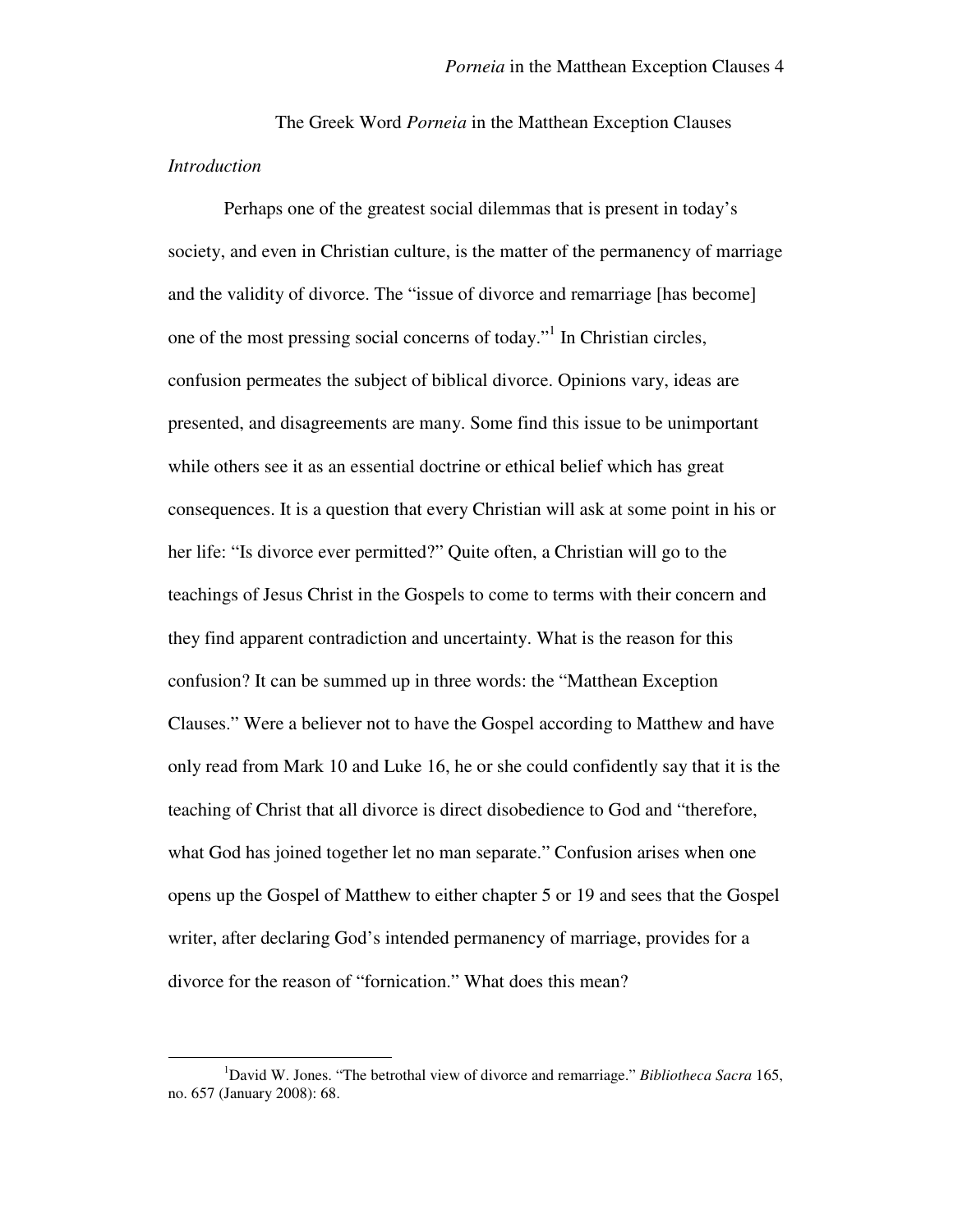If one is to read Matt 5:32 or 19:9 in different versions of the Scripture, he would often find different translations of the word. The King James Version is specific and says "adultery," while the Contemporary English Version reads "some terrible sexual sin!" All other translations lie somewhere in between. Whether it is "unchastity" in the New American Standard Bible or "sexual immorality" in the New Living Translation, English Standard Version, and the New King James Version, no matter which translation is used the meaning of the passage is still vague and ill-defined. So what is the problem? Why is this translation so complicated? That is the lexical problem that will be explored in this study. First, this paper will lay out the two primary interpretations of the Matthean clauses. It will then analyze the Greek word "*porneia,*" exploring its roots, synonyms and lexical meanings in the views of modern scholarship. Following this word study, a look at the Old Testament's influences on the discussion will be offered followed by the uses of the Greek word throughout the entire New Testament. The context of the passages, Matthew 5 and 19, will then be discussed along with some possible meanings of both the exception clauses and the actual word *porneia* in this context. The paper will then analyze some relevant syntactical issues in the two Matthean clauses. In closing, the evidences will be summarized and the author's conclusion concerning the meaning of the Greek word "*porneia"* in the Matthean exception clauses will be given.

Before beginning this discussion a few presuppositions must be stated. This paper will approach these issues from the perspective that the Word of God is the source of all truth. As it is written, "all Scripture is given by inspiration of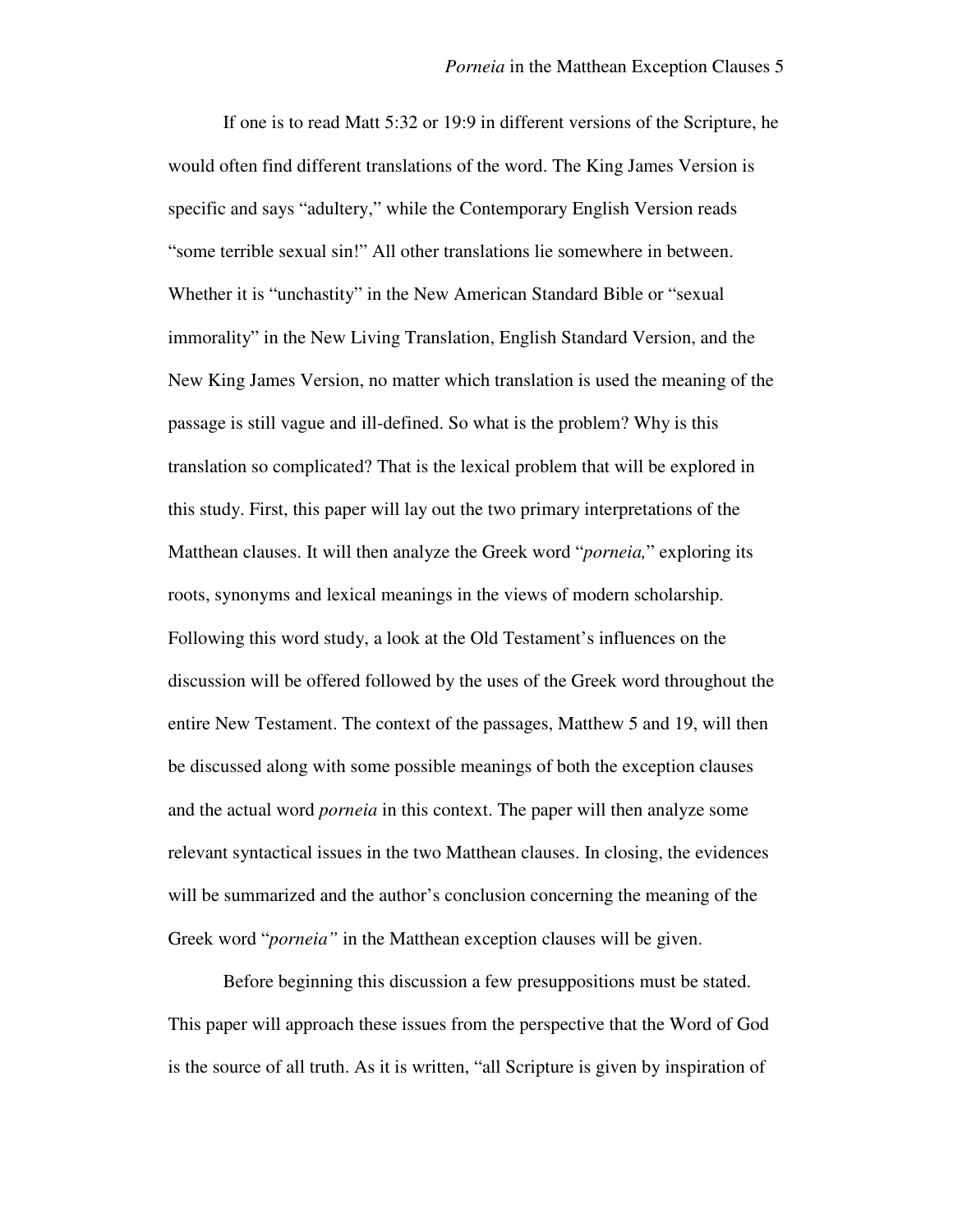God and is profitable for doctrine, for reproof, for correction, for instruction in righteousness, that the man of God may be complete, thoroughly equipped for every good work" (2 Timothy 3:16-17). The original words of Scripture are inerrant and infallible. In approaching the biblical text in this paper, ideas or views questioning the validity or accuracy of the words given in Scripture will not be entertained. The Koine Greek in which the New Testament was written has been accurately preserved and communicates the truth of God with absolute precision. It is with this mindset that one can confidently approach the words of Scripture knowing that God promises to give wisdom generously to all who ask in faith (James 1:5-6).

#### *The Alternative Views*

 It is important to do an overview of the different views which cause the debate over the meaning of the Matthean exception clauses. The popular view held by most contemporary evangelical scholars is described quite often as "the majority view (also known as the Erasmian or Protestant view) interprets *porneia*  as a reference to adultery."<sup>2</sup> Basically, the view sees the word applying to any sexual immorality with anyone outside of a person's spouse. Spurgeon assumes that the word is synonymous with "infidelity to the marriage vow," mainly adultery. He states that one "who commits adultery does by that act and deed in effect sunder the marriage bond, and it ought then to be formally recognized by the state as being sundered."<sup>3</sup> Janzen would describe this view by defining

<sup>&</sup>lt;sup>2</sup> Jones, "Betrothal," 73.

<sup>3</sup>Charles Haddon Spurgeon, *The King Has Come* (Old Tappan, NJ: Fleming H. Revell Company, 1987), 59.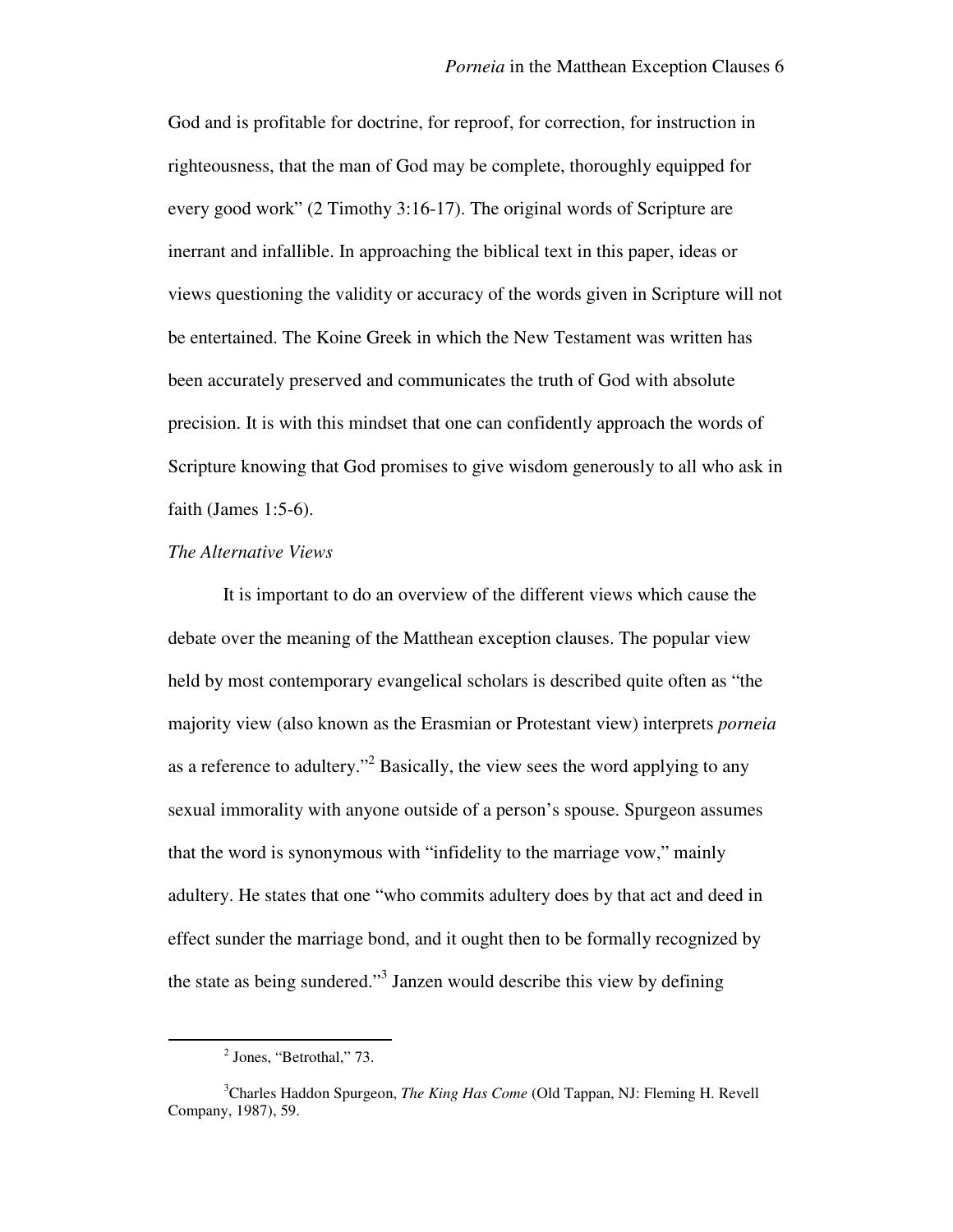*porneia* as "intercourse with someone other than her husband on the part of the woman during betrothal or marriage."<sup>4</sup> Jones agrees saying that the exception for marriage includes "nothing but adultery,"<sup>5</sup> Vernon Mcgee would concur wholeheartedly saying that "unfaithfulness" or "immorality" is the only grounds for a biblical divorce.<sup>6</sup>

 Yet many hold to a specific betrothal view of the passages. Proponents of this view take a holistic view of the use of *porneia* throughout the Gospel of Matthew. As David Jones says: "it is not just the proximate context of the exception clause that gives the word *porneia* its meaning, but rather the milieu of the entire Book of Matthew."<sup>7</sup> This is the critical aspect of the betrothal view which must be understood. Those who hold this view are simply trying to understand the meaning of the word based upon its usage in the book of Matthew. They believe, as Guenther points out, that "In both our Matthean texts, the scope of *porneia* must be narrower than that of *moicheia* (adultery)."<sup>8</sup> David Jones sums up the betrothal view:

betrothal view advocates point out that nearly every Christian view of divorce and remarriage limits the meaning of *porneia* in some

<sup>4</sup> David Janzen, "The meaning of *porneia* in Matthew 5.32 and 19.9: an approach from the study of ancient Near Eastern culture," *Journal for the Study of the New Testament* (December 2000): 67.

<sup>&</sup>lt;sup>5</sup>David Clyde Jones. "The Westminster Confession on divorce and remarriage." *Presbyterion* 16, no. 1 (Spr 1990): 17.

<sup>6</sup> Jones, "Bethrothal," 76.

<sup>7</sup> Jones, "Betrothal," 76.

<sup>8</sup>Allen R. Guenther. "The exception phrases: except *porneia*, including *porneia* or excluding *porneia*? (Matthew 5:32; 19:9)." *Tyndale Bulletin* 53, no. 1 (2002): 96.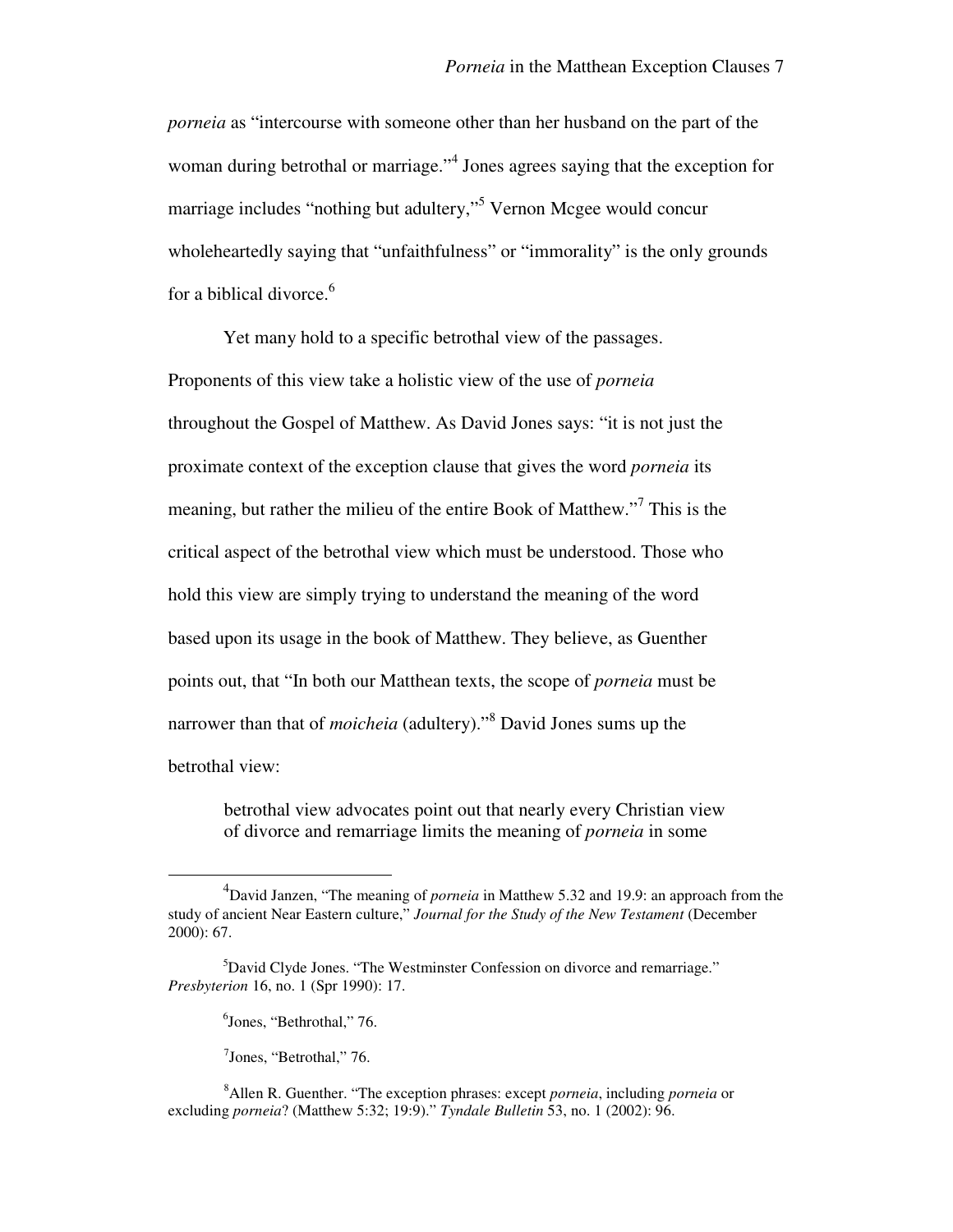sense…the question is not whether to limit the meaning of *porneia* but rather how to limit its meaning.<sup>9</sup>

But does the betrothal view limit the meaning of *porneia* to an unnecessary strict sense? Mahoney says that such views of the exception clauses "are so construed as to remove the grounds for a real divorce in Christ's teaching."<sup>10</sup> The majority view seems to suggest that, as Charles C. Ryrie points out, "the weakness [of the betrothal view] lies in the technical meaning given to *porneia*."<sup>11</sup> They would say that this technical meaning is not supported by any context of the Greek word. There are several variations to these two opposing views, but none are held so commonly as to deserve attention. This paper will explain the support for both of these views trying to come to the proper interpretation of the passage and the correct meaning of *porneia* so as to understand the biblical teaching of Christ on divorce.

#### *Scholarly Views on the Word Porneia*

*Porneia* has such a wide variety of meanings and functions based upon context and other criteria that it becomes easy for any exegete to interpret it in such a way that is consistent with his preconceived notions of a passage. The lexicons are consistent in their broadness of defining this word, but there remains a danger in lack of clarity caused by semantics which can strongly influence what

<sup>&</sup>lt;sup>9</sup>Jones, "Betrothal," 84.

<sup>10</sup>Aidan Mahoney, "New look at the divorce clauses in Mt 5:32 and 19:9," *Catholic Biblical Quarterly* 30, no. 1 (January 1968): 29.

<sup>11</sup>Charles C. Ryrie, "Biblical Teaching on Divorce and Remarriage," *Grace Theological Journal* 3 (Fall 1982): 188.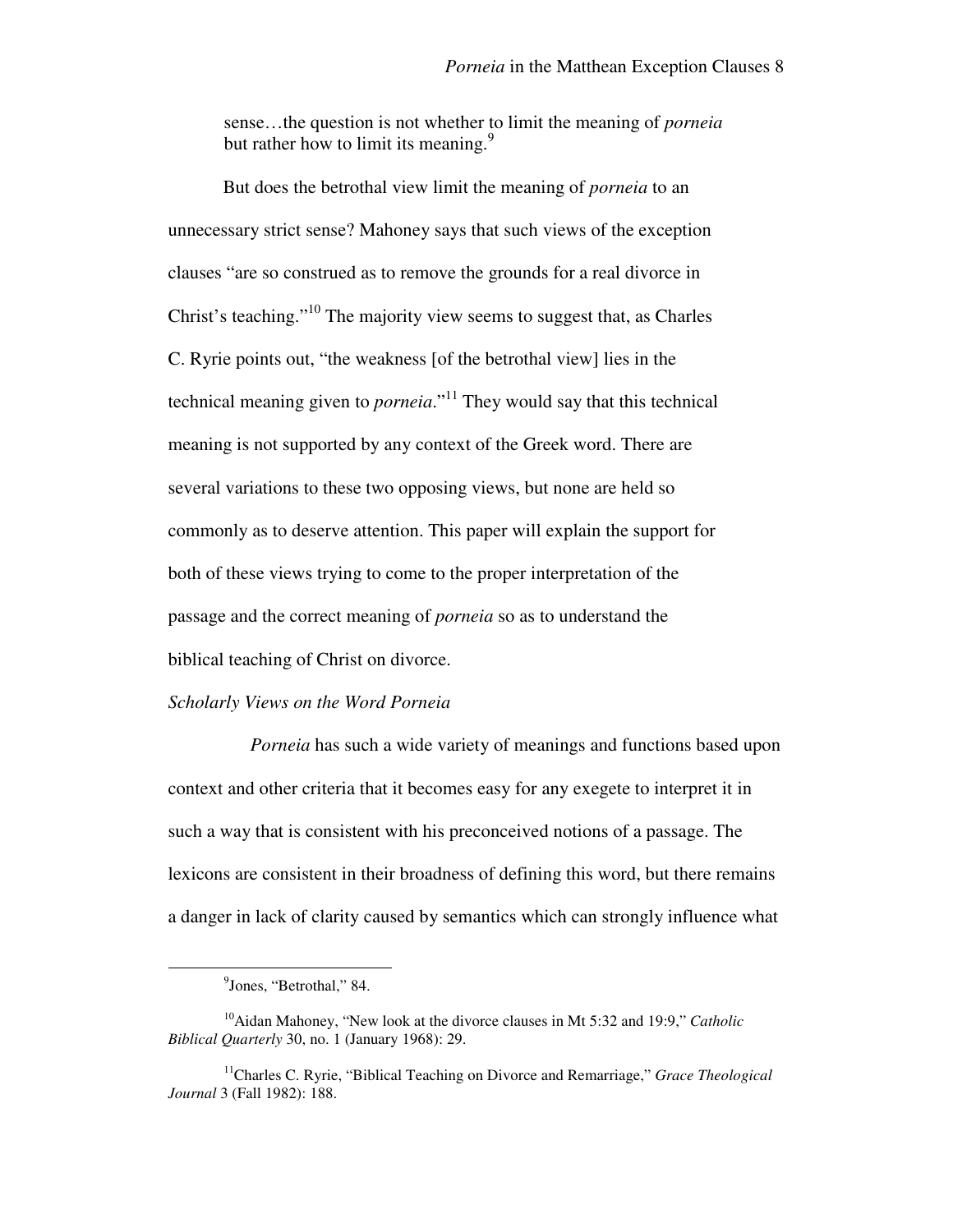one means when he defines the word. Joseph Henry Thayer in his lexicon defines *porneia* as "used of adultery, fornication, prostitution."<sup>12</sup> G. W. Lampe similarly describes *porneia* as "fornication,<sup>13</sup> unchastity, and sexual impurity."<sup>14</sup> Other lexicons use additionally: "of every kind of unlawful sexual intercourse,"<sup>15</sup> "lewdness, or any sexual sin,"<sup>16</sup> and simply "sexual immorality of any kind."<sup>17</sup> Malina summarizes the definitions calling *porneia* "unlawful sexual conduct or unlawful conduct in general."<sup>18</sup> So, to put it simply, *porneia* covers "a broad range of sexual sins,"<sup>19</sup> from adultery even to the point of alluding to incest.<sup>20</sup> As the reader can see, this word is quite broad in its application to sexual sin. This is reflected in the fact that different scholars translate *porneia* "as 'unchastity', 'fornication' (an unfortunate choice, if only for the reason that hardly any native

<sup>14</sup>G.W.H. Lampe, *A Patristic Greek Lexicon* (Oxford: Clarendon Press, 1984), 1121.

<sup>15</sup>William F. Arndt, Walter Bauer, and F. Wilbur Gingrich, *A Greek-English Lexicon of the New Testament and Other Early Christian Literature* (Chicago: University of Chicago Press, 2001), 693.

<sup>16</sup>Spiros Zodhiates, *The Complete Word Study Dictionary* (Chattanooga, TN: AMG Publishers, 1992), 1201.

<sup>17</sup>Johannes P. Louw and Eugene A. Nida, *Greek-English Lexicon of the New Testament Based on Semantic Domains* (New York: United Bible Societies, 1989), 771.

<sup>18</sup>Bruce J. Malina, "Does *porneia* mean fornication," *Novum testamentum* 14, no. 1 (January 1972): 11.

 $^{20}$ Janzen, "Porneia," 67.

<sup>12</sup>Joseph Henry Thayer, *Greek-English Lexicon of the New Testament* (Grand Rapids, MI: Zondervan Publishing House, 1972): 532. Additional support can be found in Henry George Liddell, *An Intermediate Greek-English Lexicon* (Oxford: Clarendon Press, 1889), 662.

<sup>13</sup>Bruce M. Metzger, *Lexical Aids for Students of New Testament Greek (*Grand Rapids, MI: Baker Academic, 2006), 24.

 $19$ William A. Heth, "Another look at the Erasmian view of divorce and remarriage." *Journal of the Evangelical Theological Society* 25, no. 3 (September 1982): 265.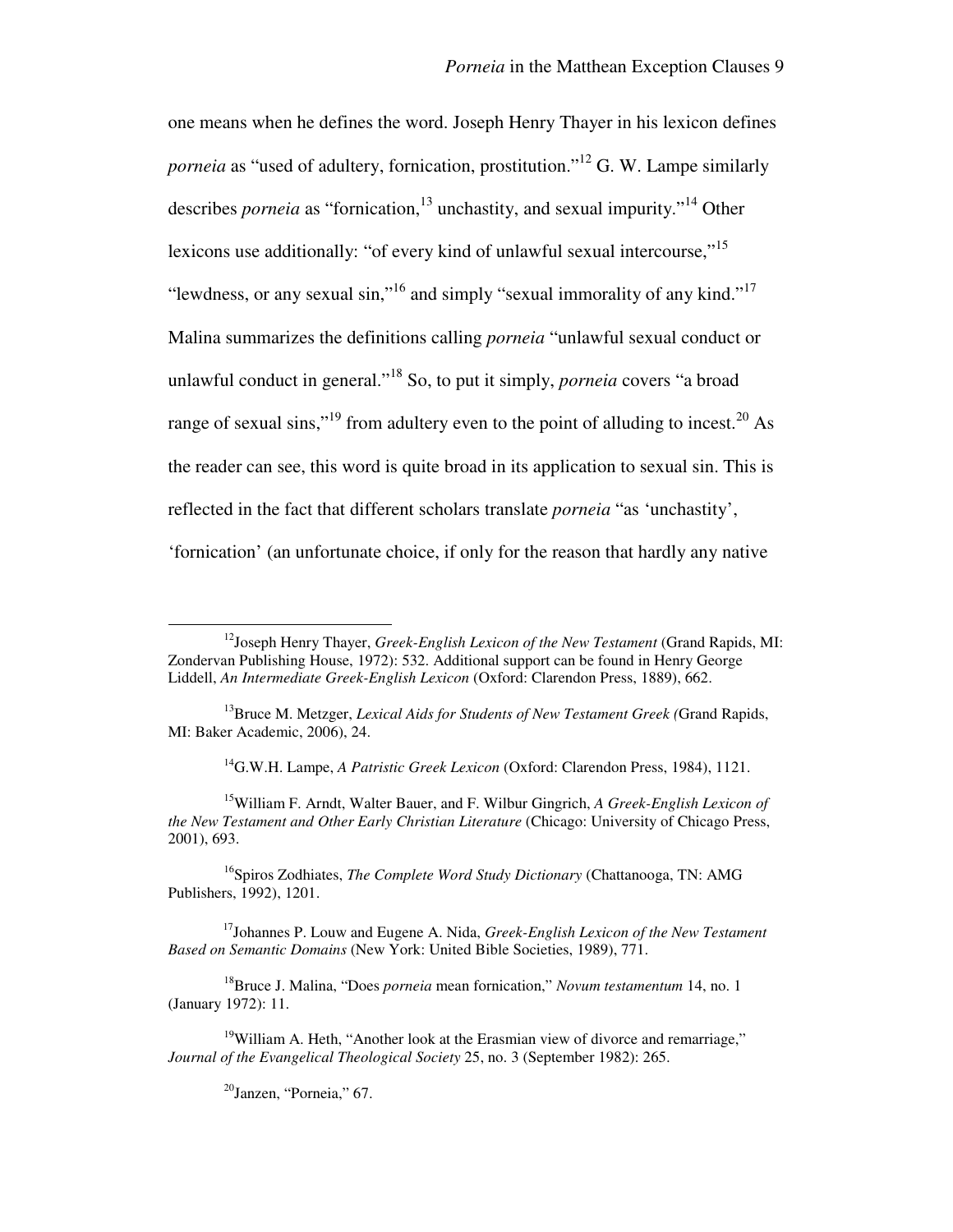English speakers employ it in their normal vocabulary), or 'adultery'.<sup>"21</sup> In order to avoid an older English language gap and a debate concerning semantics, some definitions will be provided to create a basis from which terms can be discussed. Several English words which will be mentioned frequently will be defined from *New Webster's Dictionary of the English Language* as they will be used in this thesis:

- "Chaste" "Not having indulged in premarital or extramarital sexual intercourse."
- $\blacksquare$  "Unchastity" "Not chaste."
- "Sexual immorality" "Not conforming to accepted patterns of what is considered right and wrong [sexual] behavior in a culture." (Thus, this would be any Scriptural sexual sin).
- "Fornication" "Sexual intercourse, between two persons not married to each other, i.e. adultery."
- "Adultery" "The unfaithfulness of a married person to the marriage bed; sexual intercourse by a married man with another than his wife, or voluntary sexual intercourse by a married woman with another than her husband."<sup>22</sup>

Confusion concerning semantics will hopefully be lessened now that some foundational definitions have been established. *Porneia*, though rare in classical

 $21$ Janzen, "Porneia," 67.

<sup>22</sup>*New Webster's Dictionary of the English Language*, (New York: Decair, 1981), *See Stated Entries*.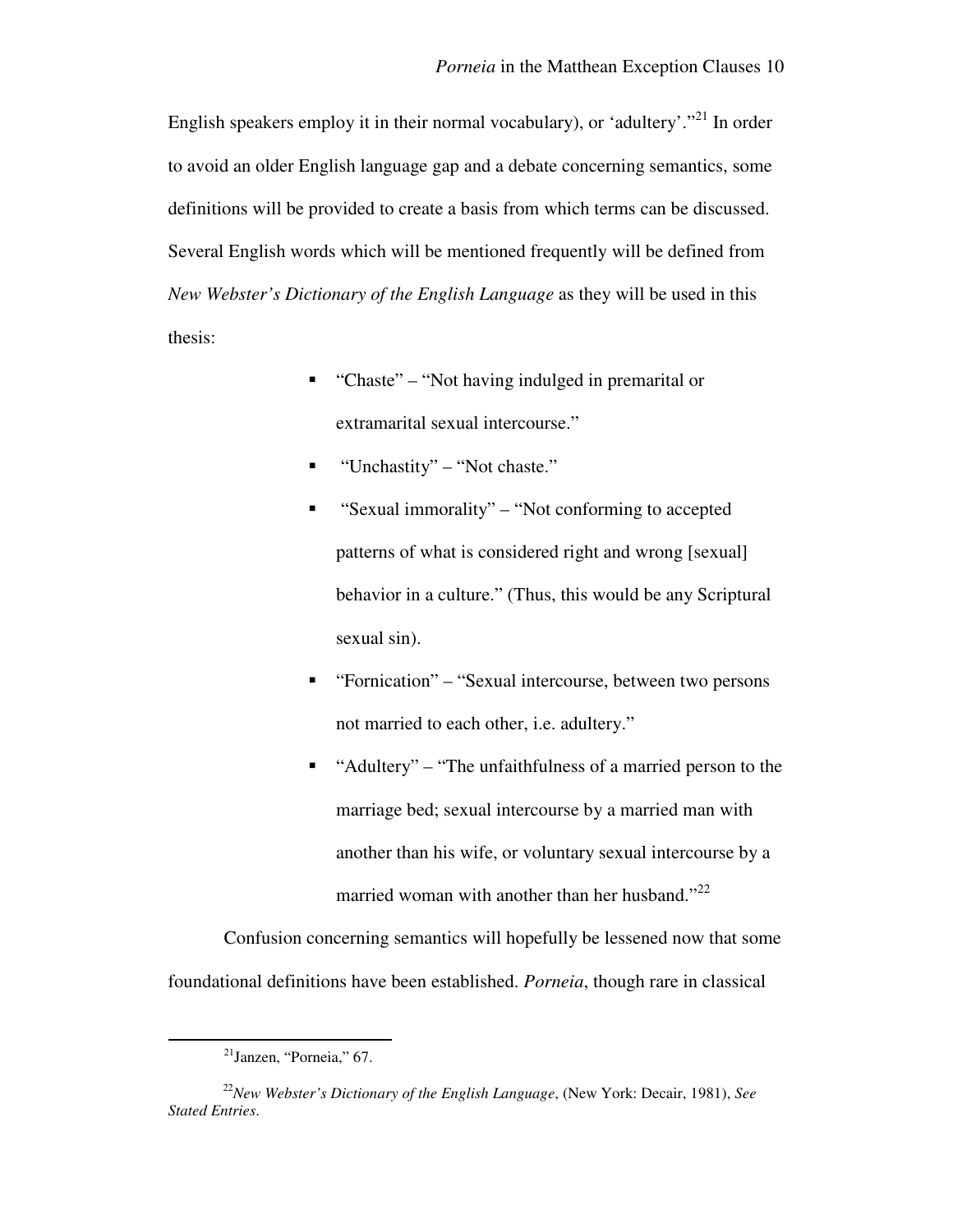Greek, is found quite often in both the New Testament and also in the Septuagint (LXX). The meaning of this word is essential to the understanding of the exception clauses which will be seen to be essential to the understanding of what God teaches from His word about the issue of divorce. The verb form of *porneia*  is *pornue*ō and it means "to prostitute or practice prostitution or sexual immorality. [It is to be] distinguished from *moicheue*ō*,*" <sup>23</sup> meaning "to commit adultery." An alternate translation involves an incestuous relationship, as Janzen says: "A number of scholars have defined *porneia* [as] an 'incestuous marriage."<sup>34</sup>

In conclusion to the scholarly understanding of the word *porneia*, it is important to realize that it is broadly used and understood to mean:

the general term for all illicit or immoral sexual intercourse. The specific form may sometimes be indicated by the context. If payment of wages is involved, it is prostitution. If it involves close relatives, it is incest. If it involves persons of the same sex, it is homosexuality. It if involves an unmarried couple, it is unchastity. If it involves a married person outside of marriage, it is adultery.<sup>25</sup>

Jesus' use of the word *porneia* may be somewhat specific in the Matthean contexts, but the word's nature itself does not indicate any precise meaning. It definitely applies to some kind of "sexual unfaithfulness,"<sup>26</sup> but to establish what this may be definitively requires several other influences and characteristics of the word to be explored. *Porneia's* meaning will depend crucially on the specific

<sup>23</sup>Arndt, *Lexicon*, 693.

<sup>24</sup>Janzen, "Porneia," 69.

<sup>25</sup>Jones, "Westminster," 31.

<sup>26</sup>Arndt, *Lexicon,* 693.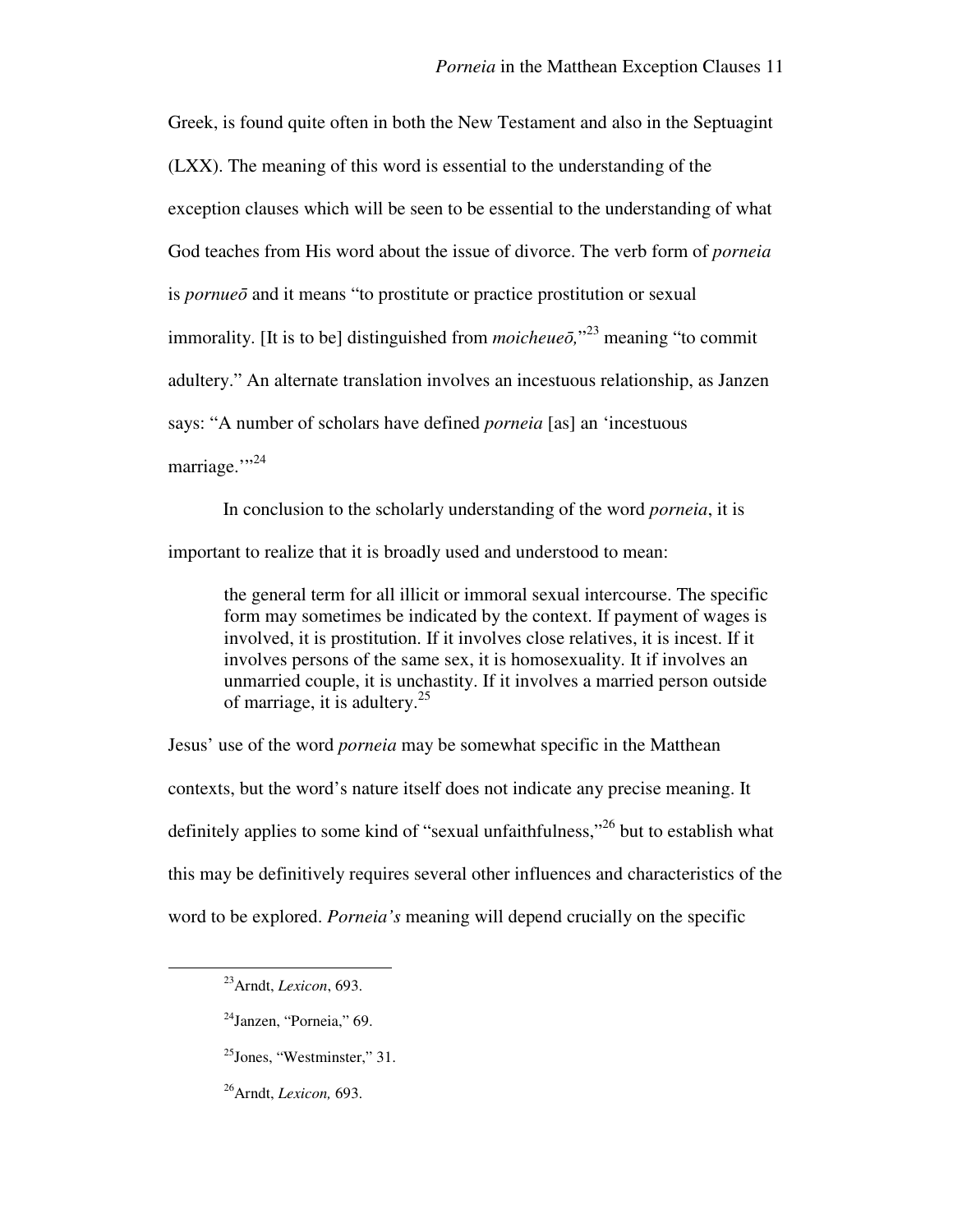Matthean contexts, which will be explored after some broader contexts. All that can be firmly stated at this point is to say that *porneia* is a serious sexual sin which seems to make divorce permissible through the dissolving of the marriage bond. Both the betrothal view and the majority view fall into the broader lexical definition of the word but the context, as will be seen, will determine the actual usage in Matthew 5 and 19.

### *Old Testament Use of Porneia*

 $\overline{a}$ 

The Old Testament and specifically the Septuagint's (the Greek translation of the Hebrew Old Testament known as the LXX) thirty-seven uses of *porneia* should be scrutinized. Jensen says that "it is worth noting that the LXX, which exercised so much influence on the early Christian Church, gives evidence that *porneia* in the LXX could be used in a very general sense.<sup>"27</sup> Looking at the Old Testament's translation of the word *porneia*, one finds that it is translated in a variety of ways and very broadly, whether it be as "incest" as in Leviticus 18 or anything from "adultery" to general "sexual immorality."<sup>28</sup> In the book of Hosea the word is used seven times  $(1:2; 2:6; 4:11,12; 5:4; 6:10)$  describing the adultery which Hosea's wife, Gomer, committed against him. Ezekiel speaks many times of the "immorality," referring to the sin prevalent in the nation of Israel. Viewing the Old Testament's usage of the word provides a good background for how an early 1<sup>st</sup> century Jew would have viewed or understood the Greek word *porneia*.

<sup>27</sup>Joseph Jensen, "Does *porneia* mean fornication: a critique of Bruce Malina," *Novum testamentum* 20, no. 3 (July 1978): 172.

 $^{28}$ Craig L. Blomberg, "Marriage, Divorce, Remarriage, and Celibacy: an Exegesis of Matthew 19:3-12," *Trinity Journal* 11, no. 2 (Fall 1990): 176.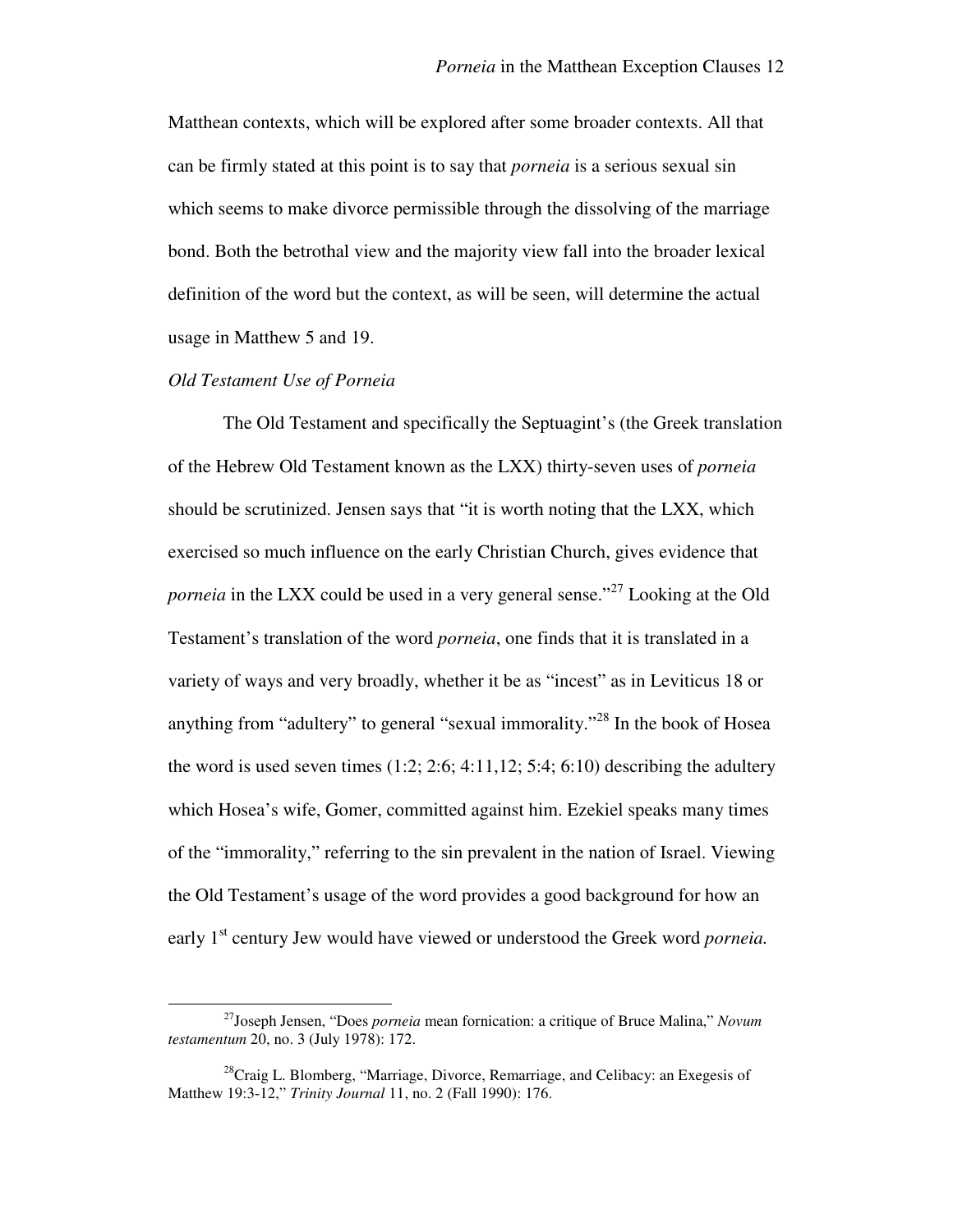The LXX use of *porneia* is both broad and non-specific describing various acts of sexual immorality in different contexts; it nowhere appears to describe a specific adultery or immorality committed only during the betrothal period.

# *Contextual Meaning in Primary New Testament passages*

 A comprehensive view of how the New Testament uses the word *porneia*  is of first importance. Those scholars who hold to different schools of thought concerning the meaning of *porneia* look for various uses of the word throughout the New Testament so as to confirm their notions. For instance, David Jones acknowledges the importance of exploring the New Testament uses of the word from a betrothal view interpretation of the passage by saying that in order to prove his view one must "show that *porneia* is used in Scripture, aside from the exception clause, to denote betrothal unfaithfulness."<sup>29</sup> There is one New Testament passage which does just this. John 8:41 gives *porneia* the very specific meaning of adultery during the betrothal period. The verse presents the Pharisees directly implying that Jesus was born of fornication (*porneia*), obviously alluding to Mary's alleged unfaithfulness during the betrothal period. But is this verse consistent with the rest of the New Testament's usage of the word? Not hardly. For instance, John, the same writer, uses *porneia* seven times in Revelation to refer to a broad kind of sexual immorality in a figurative sense (see Revelation 2:21; 9:21; 14:7; 17:2,4; 18:3; 19:2). John does not normally see *porneia*'s use as so specific. Dobson shows that the word is used in the New Testament for such sins as "adultery, homosexuality, incest, perversion, prostitution." He points out

<sup>29</sup>Jones, *Betrothal*, 80.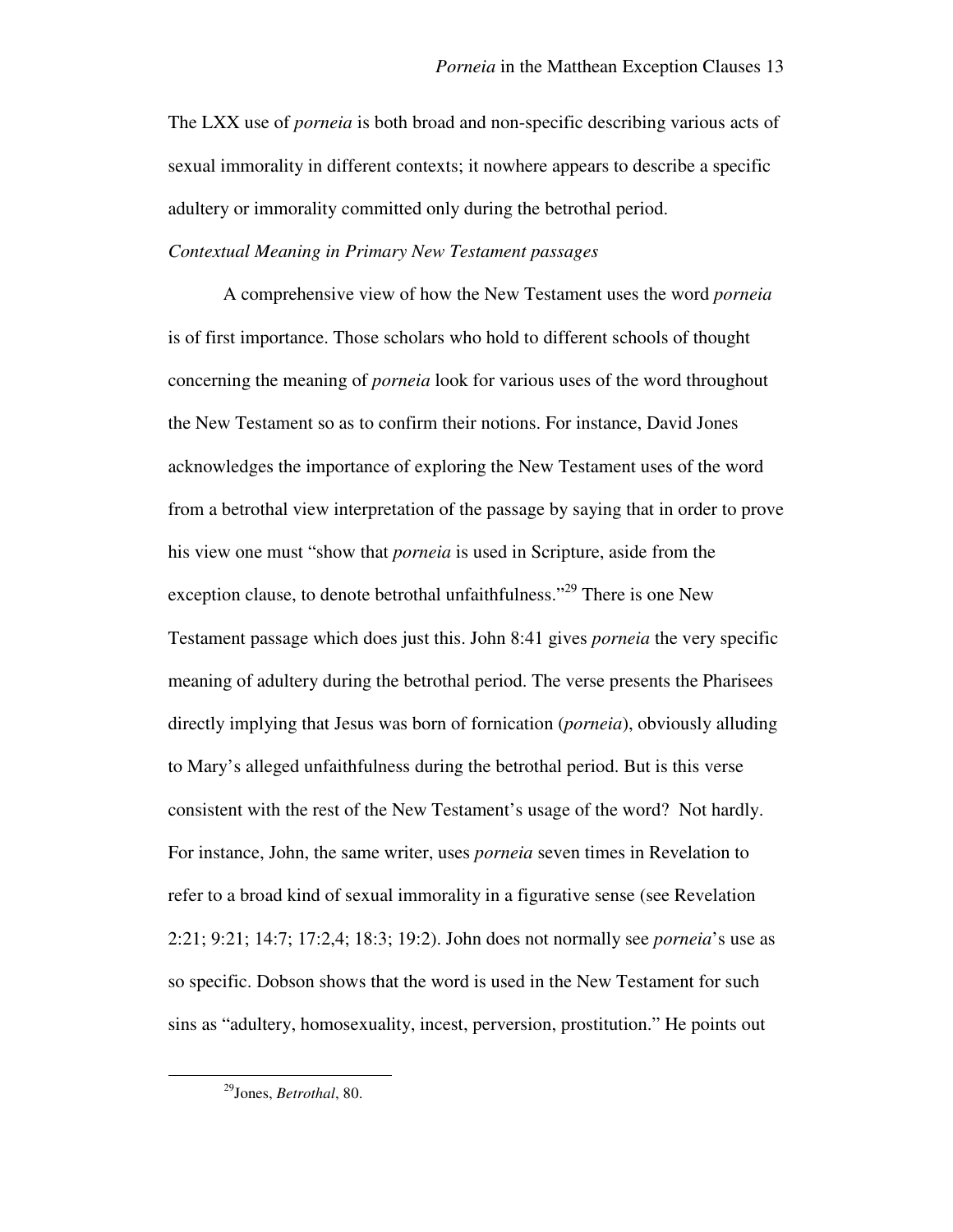that *porneia* is a noun connected to the verb *porneuo* which means "to prostitute one's body or to give oneself to unlawful sexual intercourse."<sup>30</sup> These diverse translations are far from the specificity which some scholars, like Jones, desire or see necessary to prove a specific meaning of *porneia* in the Matthean exception clauses.

A search through all of the other uses of *porneia* in the NT confirms the reality of *porneia*'s usual imprecise meaning. It is used broadly for all kinds of sexual immorality (Acts 21:25; 1 Corinthians 6:13, 18; 7:2; 2 Cor. 12:21; Gal. 5:19; Eph. 5:23; Col. 3:5; 1 Thess. 4:3), specifically for incest  $(1 \text{ Cor. } 5:1)$ ,  $^{31}$  in reference to temple prostitution or Gentile immorality (Acts  $15:20-29$ ),  $32$  and as an immorality not synonymous with "adultery" (Matthew 15:19; Mark 7:21).<sup>33</sup> In 1 Cor. 7:2-9, a central passage concerning the topic of lawful divorce, Paul teaches that marriage should be a solution to the prevalence of immorality (*porneia*). Jensen explains "that marriage and *porneia* are here posed as alternatives (licit and illicit), with no acceptable middle ground, which would not be the case if fornication were not included in *porneia.*" <sup>34</sup> Therefore, it seems reasonable to say that in the greater context of the New Testament, *porneia* is

<sup>30</sup>Edward G. Dobson, *What the Bible really says about Marriage, Divorce, and Remarriage,* (Old Tappan: Revell, 1986), 65.

<sup>&</sup>lt;sup>31</sup>David Clyde Jones, "The Westminster Confession on divorce and remarriage," *Presbyterion* 16, no. 1 (Spr 1990): 31.

<sup>32</sup>Janzen, "Porneia," 69.

<sup>33</sup>On Page 180 of "Does *porneia* mean fornication: a critique of Bruce Malina." Joseph Jensen presents a very helpful and beneficial distribution of the various *porneia/ porneuein/ porne/ pornos* texts including their usages throughout the New Testament.

<sup>34</sup>Jensen, "Porneia," 182.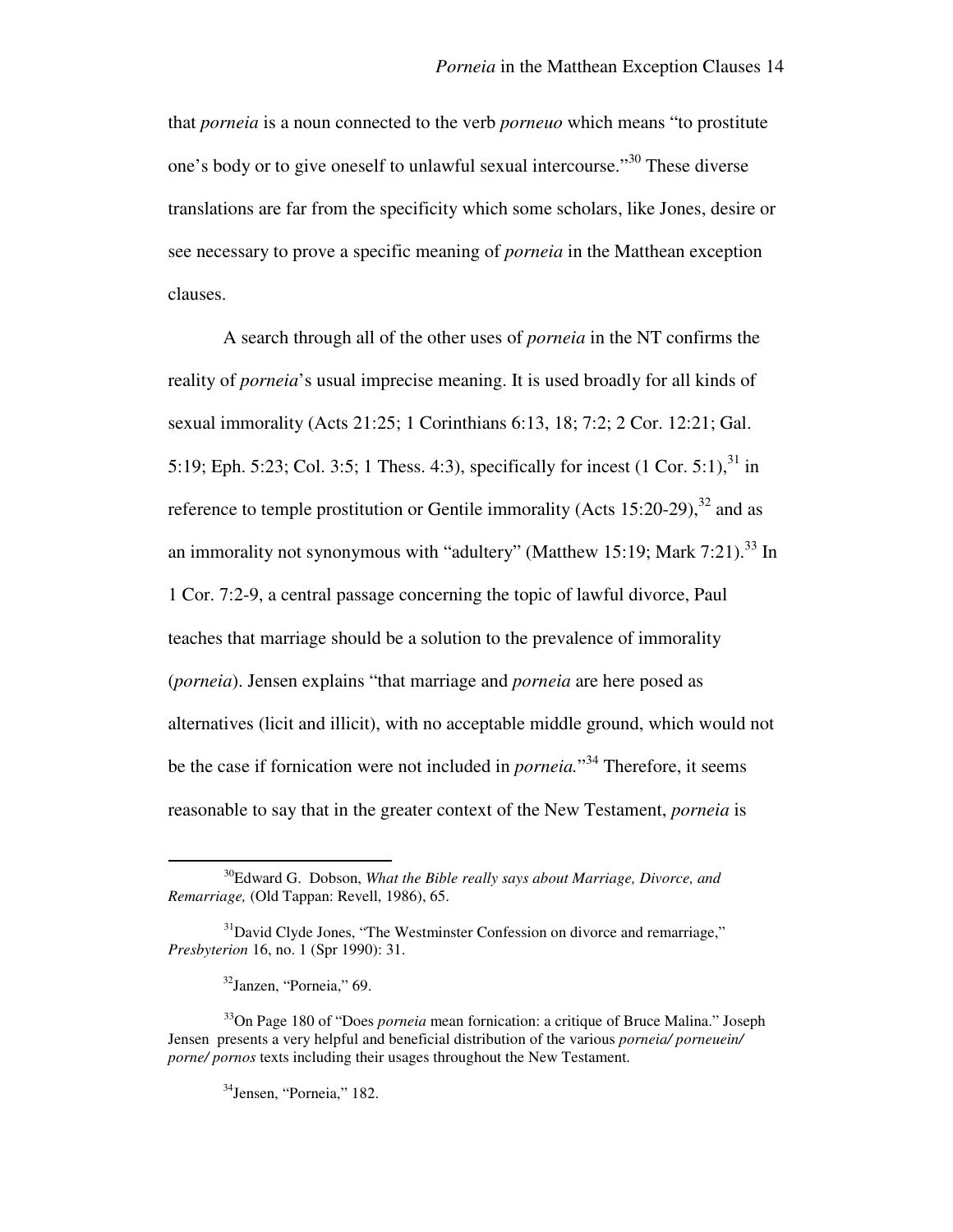usually used for a variety of sexual immoralities rather than a specific adultery during the betrothal period, yet one must still consider Matthew's unique context before applying the same sense to the exception clauses because it could yet refer to the betrothal period.

*Absence of Exception Clauses in Alternate Gospel Accounts* 

One matter which affects the meaning of *porneia* and complicates the discussion is the other Gospel accounts of Jesus' teaching on divorce. The absence of the exception clauses as seen here causes great discussion concerning the validity of the Matthean account:

Luke 16:18 – "Anyone who divorces his wife and marries another woman commits adultery, and the man who marries a divorced woman commits adultery."

Mark 10:11-12 - And He said to them, "Whoever divorces his wife and marries another woman commits adultery against her; and if she herself divorces her husband and marries another man, she is committing adultery."

As one can see, this creates a very interesting dilemma for those who depend strongly on the Matthean passages to accept *porneia* as the one exception for divorce. It is a problem because "both Mark 10:11-12 and Luke 16:18 give the impression that under no circumstances would divorce or remarriage be possible."<sup>35</sup> Aidan Mahoney states correctly that this is the "central exegetical difficulty" of understanding Jesus' teaching on divorce.<sup>36</sup> He sums up the paradox well by saying that "on one hand, the absolute indissolubility of both legitimate and sacramental marriage under all circumstances is taken to be asserted in Mk

<sup>35</sup>Heth, "Divorce*,*" 15.

<sup>&</sup>lt;sup>36</sup>Mahoney, "Clauses," 29.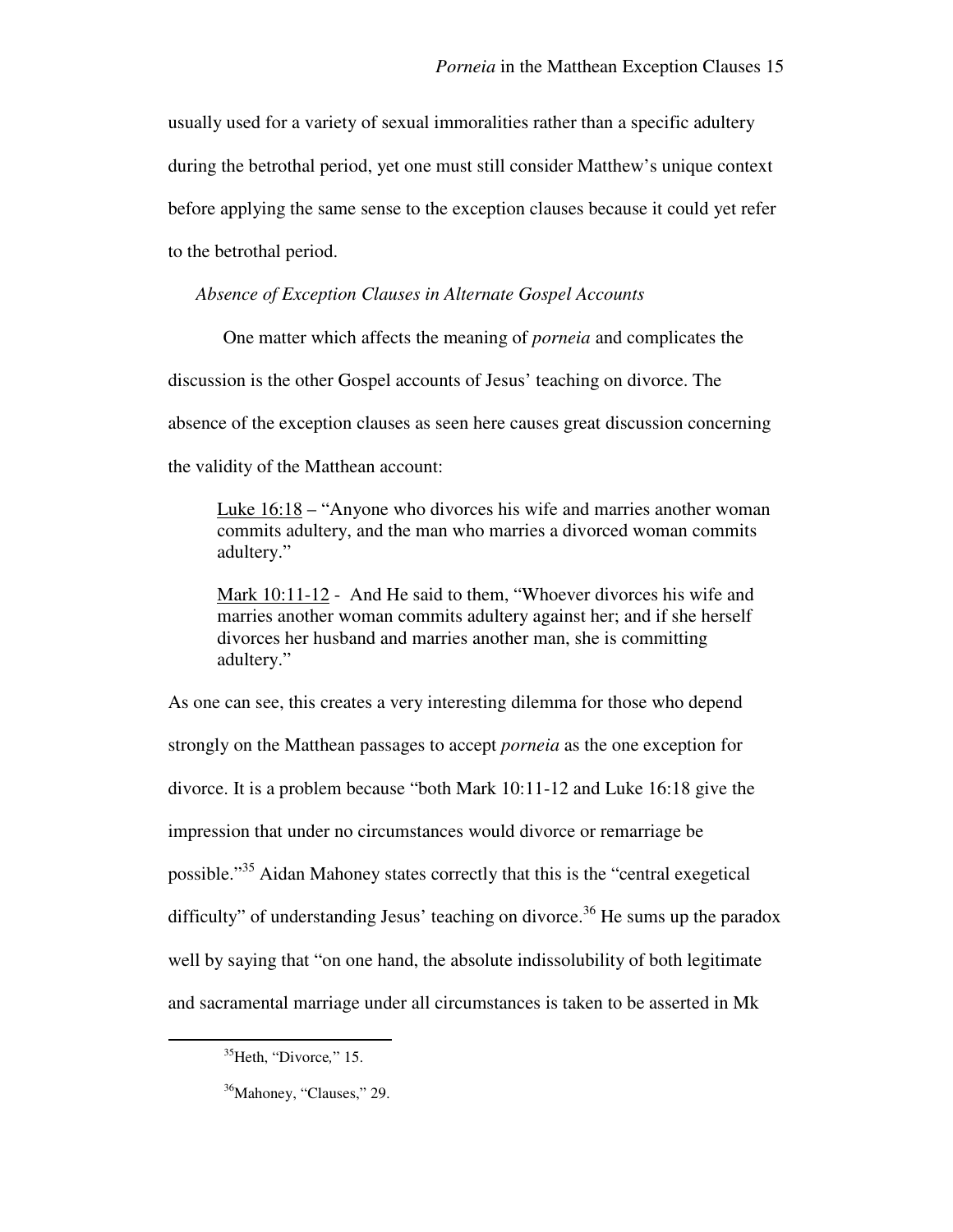10:11-12 and Lk 16:18. On the other hand, grounds for real divorce are affirmed in the Matthean clauses."<sup>37</sup>

 The apparent contradiction can be dealt with in several ways. Questions arise concerning the purpose of the exception clause if both Mark and Luke seem to teach a total prohibition of divorce. Herron observes that "Mark was meticulously accurate in his presentation of Jesus' encounter with the Pharisees and his teachings on the (un)lawfulness of divorce."<sup>38</sup> Others, like Stein, share Herron's doubt in the validity of Jesus actually stating the exception phrase in Matthew's account.<sup>39</sup> But simply because a passage or part of a verse is difficult does not mean that one should question its authenticity. In fact, often the opposite is true. David Alan Black sates that in textual criticism it is recommended to the critic that he "prefer the less harmonious reading in parallel passages."<sup>40</sup> In addition to this, the United Bible Society places complete trust and textual validity in the two clauses, not finding any significant textual variance.<sup>41</sup> So the validity of the phrases should not be thought of in question, rather they should be explained. Blomberg does just this, saying that "the lack of a parallel to the reciprocal statement in Mark 10:12 should probably be explained…as due to

<sup>37</sup>*Ibid*.

 $\overline{a}$ 

<sup>40</sup>David Alan Black, *New Testament Textual Criticism* (Grand Rapids: Baker, 1994), 36.

<sup>38</sup>Robert W. Herron, "Mark's Jesus on Divorce : Mark 10:1-12 reconsidered," *Journal of the Evangelical Theological Society* 25, no. 3 (September 1982): 279.

<sup>39</sup>Robert H. Stein, "Is it lawful for a man to divorce his wife," *Journal of the Evangelical Theological Society* 22, no. 2 (June 1979): 118.

<sup>41</sup>*The Greek New Testament,* 4th rev. ed. Edited by Barbara Aland, Kurt Aland, Johannes Karavidopoulos, Carlo M. Martini, and Bruce Metzger (London: United Bible Societies, 1993), 71.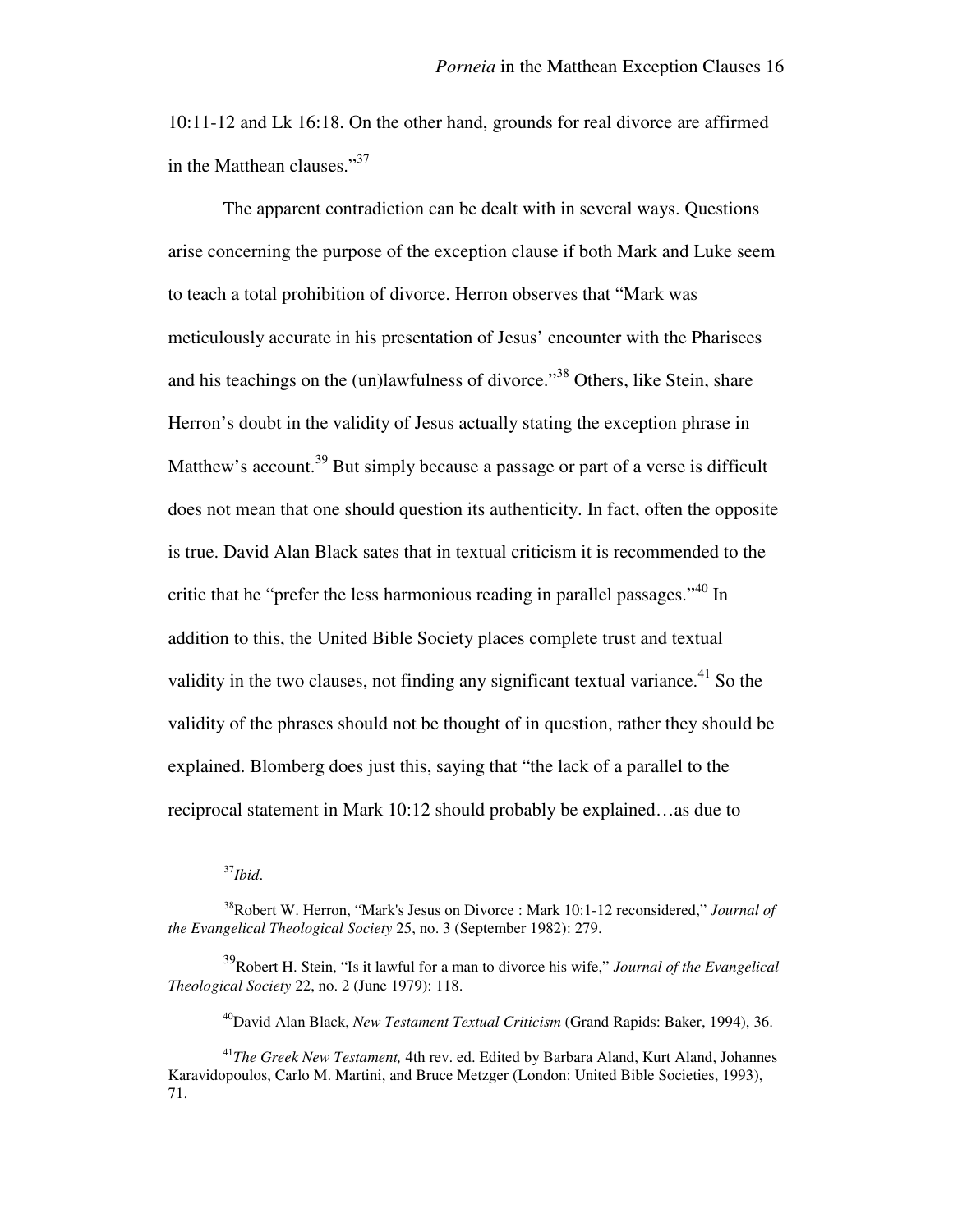Matthew's more Jewish orientation vis-à-vis Mark's more Gentile orientation."<sup>42</sup>

Bruce Vawter sums up the significance expertly:

Marks summary for the Pharisees' question in 10:2 must be no less than adaption; it serves admirably well to introduce a didactic passage intended for gentiles…Bound up with this is the adaption apparent in 10-11, where the *porneia*-clause, whose sense would be lost upon a gentile audience, and indeed, irrelevant to their needs, has been omitted. In Mark's gospel we have the spirit of Christ's teaching, spelled out for [the] Church.<sup>43</sup>

As Vawter explains, one should seek to understand the different cultural and stylistic influences that affected the different author's inclusion of the text. Matthew included the exception clause in Jesus' teaching by the inspiration of the Holy Spirit because he found it important to include this precise detail in light of his very Jewish audience.

### *Contextual Study of the Matthean Texts*

In exploring the overall Matthean context the student must remember that context is the key to all proper biblical interpretation. As Jones confirms, "*porneia*, the pivotal word in the exception clause, is a general term for sexual sin, its exact meaning must be informed by the context."<sup>44</sup> There are several kinds of context. There is immediate context which includes the words and phrases within the same verse or sentence. After that, the context progressively grows from the paragraph to the chapter to the book to the testament until a student is looking at a word in the entire context of Scripture. The latter is the ultimate goal

<sup>42</sup>Blomberg, "Marriage," 173.

<sup>43</sup>Vawter, Bruce, "Divorce clauses in Matthew 5:32 and 19:9," *Catholic Biblical Quarterly* 16, no. 2 (April 1954): 167.

<sup>44</sup>Jones, *Betrothal*, 76.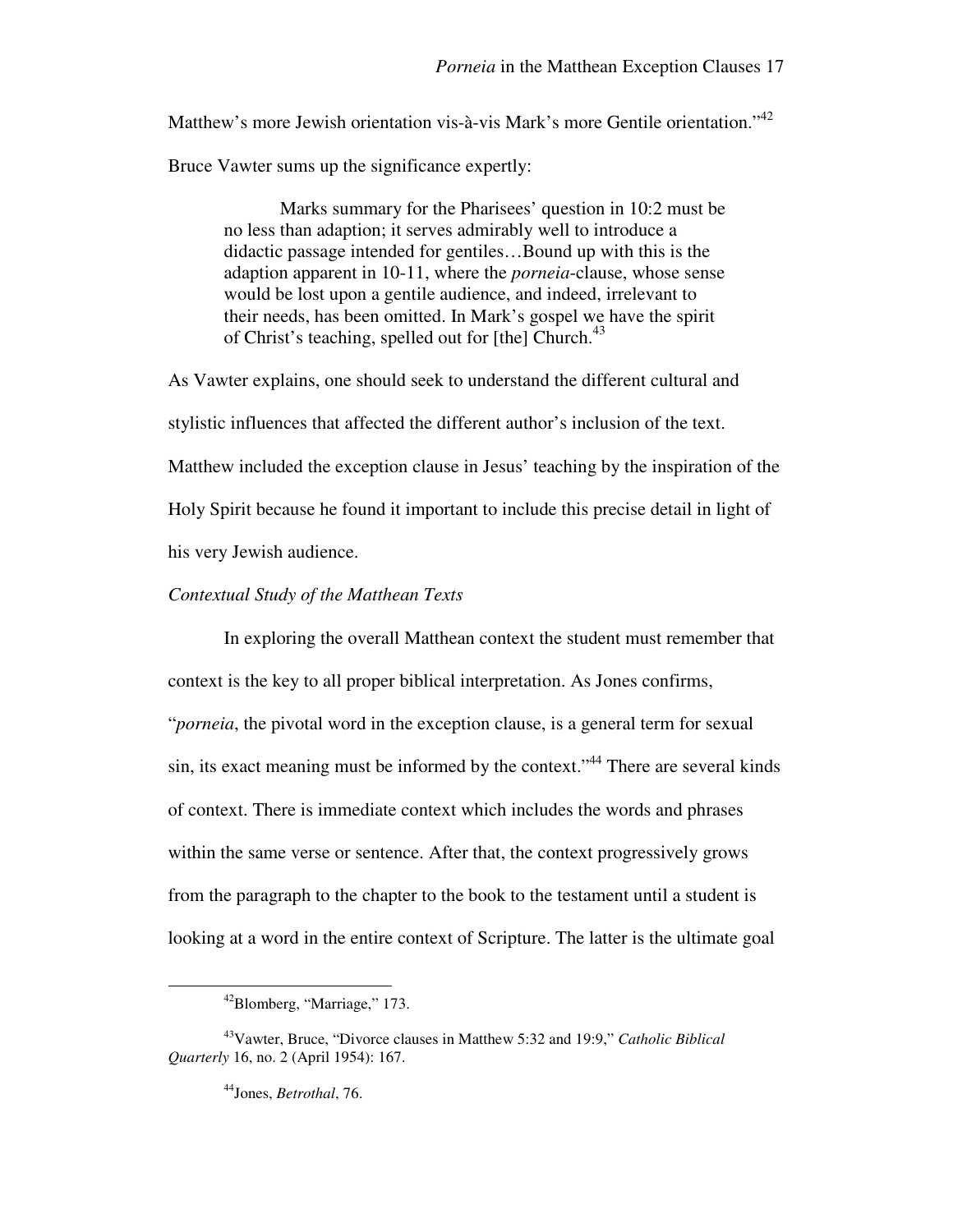of this thesis. The more immediate and Matthean context is what will be dealt with at this point.

In the direct context of Matthew 5 and 19, the reader sees first of all that Jesus is speaking. Blomberg points out that "the Pharisees asked Jesus to respond to a debate concerning *adultery*."<sup>45</sup> The Pharisees were having an internal religious debate based upon the teachings of Jewish teachers and their application of the Old Testament teaching on divorce. There were two primary schools of thought: the school of Shammai and the school of Hillel. As is commonly understood, the school of Hillel boasted a more lenient view that allowed divorce for almost any reason at all. The school of Shammai found it only permissible to divorce in the case of adultery. In actuality, though, both of the schools taught that divorce was *required* upon the breaking of the marriage bond through adultery.<sup>46</sup> This debate was fierce between the two factions of Jewish teachers and they knew that if they could force Jesus into agreeing with either side it would instill more opposition towards him, for as the Matthew 19 account states, they "came to Jesus, testing Him."

In Matthew's chronology, Jesus, during his well-known Sermon on the Mount (Matthew 5), gives his teaching concerning divorce and remarriage. It is likely that in Matthew 19 the Pharisees have already been informed of what Jesus taught in his sermon and wanted to "test" him based upon that, hoping to find him

<sup>45</sup> Blomberg, "Marriage," 176 (emphasis added).

<sup>46</sup>David Instone-Brewer, *Divorce and Remarriage in the Bible*, (Grand Rapids: Eerdmans, 2002), 133-166. Instone-Brewer provides a masterful discussion of the background to two Matthean texts. He describes in depth from the Mishnah the common beliefs and teachings coming from both Hillel and Shammai Rabbis.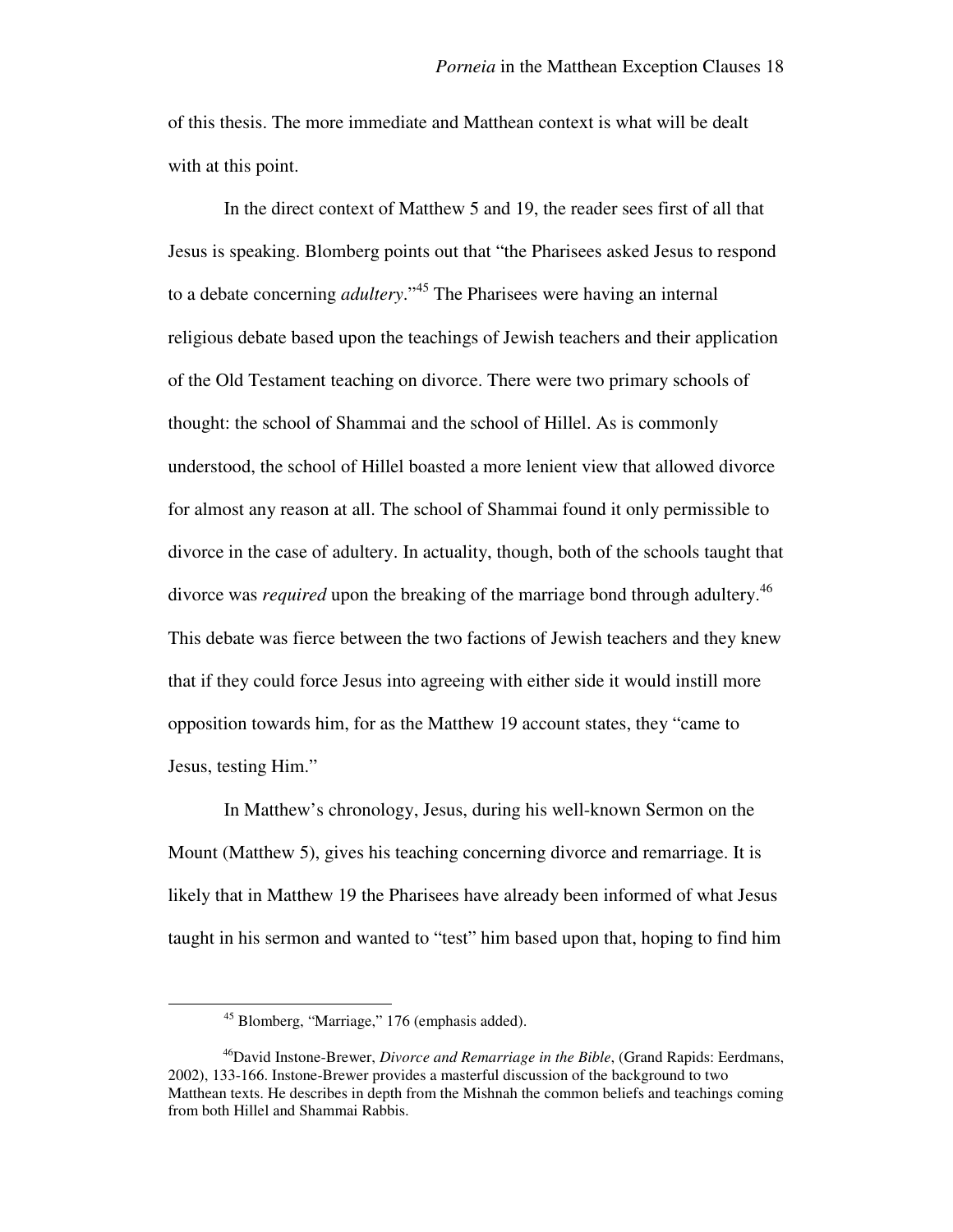in contradiction with Scripture. This is supported again when, after Jesus gives his answer, they try to force him into contradiction with Deuteronomy 24. Jesus addresses the passage on a deeper level than the teachers understood, delving into the *purpose* of the allowance as being because of the hardness of their hearts. He then calls his disciples to this new level of understanding of marriage as being "never separated." The Pharisees and disciples strongly reacted to Jesus' teaching on divorce, so it seems logical that they understood what the exception clause was referring to and the implications of Jesus' entire teaching. Regardless, there still remains much debate about what Jesus was actually saying and specifically what he meant by excepting *porneia* from the universal principle of the permanency of marriage (Matthew 19:6). Some of these possible contextual interpretations should be scrutinized.

 Some say that *porneia* is more specific than basic adultery (see definition on page 11) while others require its meaning to be broader. For example, some scholars hold that *porneia* in this context only refers to adultery during the betrothal period saying, "the scope of *porneia* must be narrower than that of *moicheia* (adultery)."<sup>47</sup> The betrothal view states that *porneia* in Matthew 5 and 19 only refers to adultery during the betrothal period, not during the actual marriage. Others oppose a general "adultery" interpretation because they believe that Jesus was speaking out against a narrow sense of the meaning of adultery, mainly "that of extra-marital sex,"<sup>48</sup> while at the same time prohibiting divorces

<sup>47</sup>Guenther, "Phrases," 96.

<sup>48</sup>Janzen, "Porneia," 79.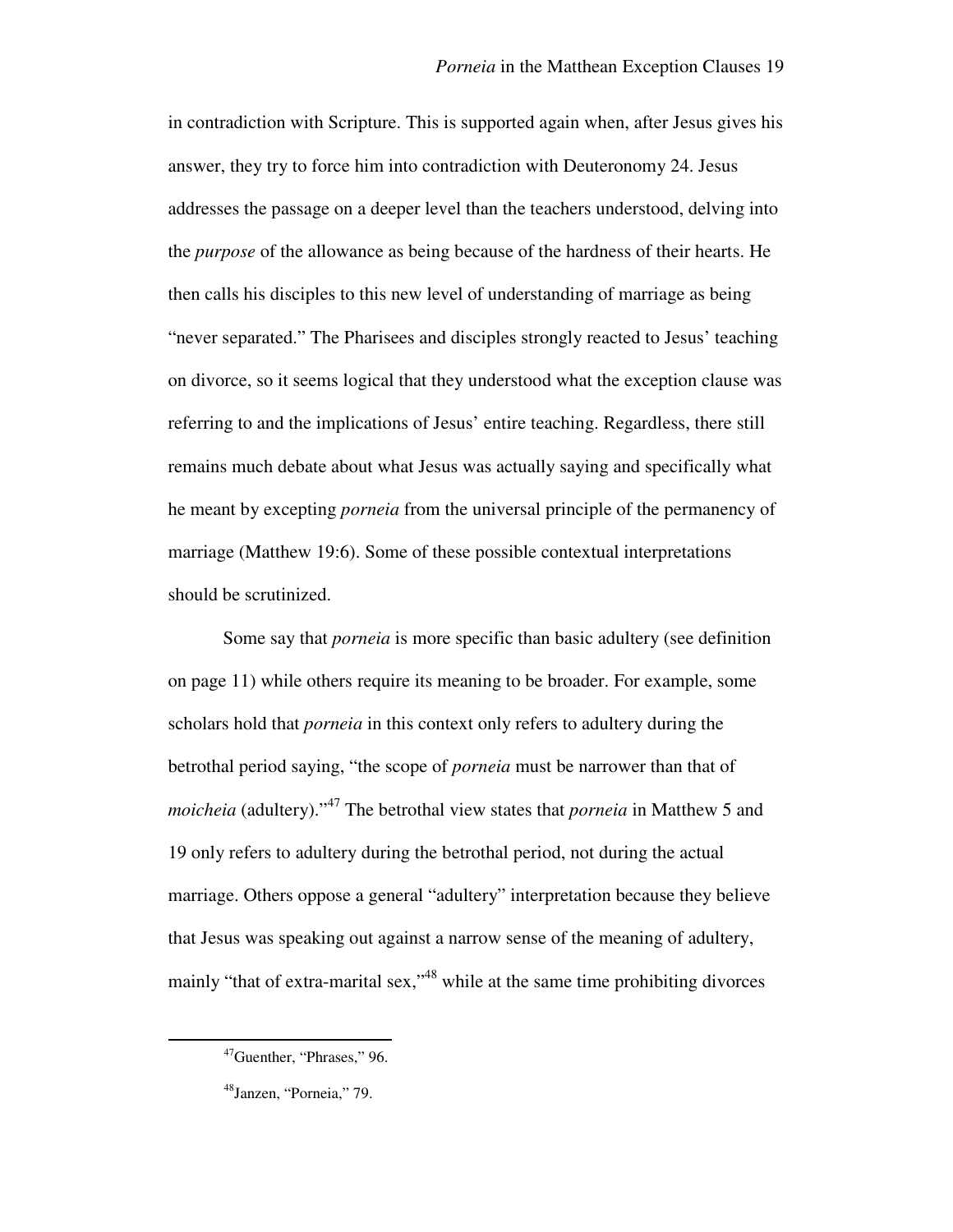for any reason at all. John Gill states that the word is not to be translated in such a way that it is "taken strictly for what is called fornication, but as including adultery, incest, or any unlawful copulation; and is opposed to the sense and practices of the Pharisees."<sup>49</sup>

 The context also seems to show that Jesus is not referring to any kind of premarital sexual activity with his exception of *porneia*. Blomberg states this clearly when he explains that the purpose of the Pharisees' question was to cause Jesus to "respond to a debate concerning *adultery* and not premarital sex"<sup>50</sup> (emphasis added). Janzen argues though that divorce, in the minds of the listeners at the time and the readers of the Gospel of Matthew, would have been understood as including separation during the betrothal period. He says that *porneia* was used so that no one would understand this kind of adultery or immorality in a narrow sense but rather "that sex during the betrothal period was included."<sup>51</sup> Perhaps this is one reason for the shock to the hearers to the extent that the disciples say in verse 10 that "it is better not to marry" (Matthew 19:10). But more significant to causing their surprise is that both the school of Shammai and the school of Hillel in that day taught that divorce was *required* for adultery. Jesus was only teaching it to be a provision, a last resort. It would not have caused such surprise in the disciples were he to just be repeating almost verbatim the view of the school of Hillel specifically.

<sup>49</sup>John Gill, *An Exposition of the New Testament*. Vol. 1 (Streamwood, IL: Primitive Baptist Library, 1976), 48.

<sup>50</sup>Blomberg, "Marriage," 176.

<sup>51</sup>Janzen, "Porneia," 79.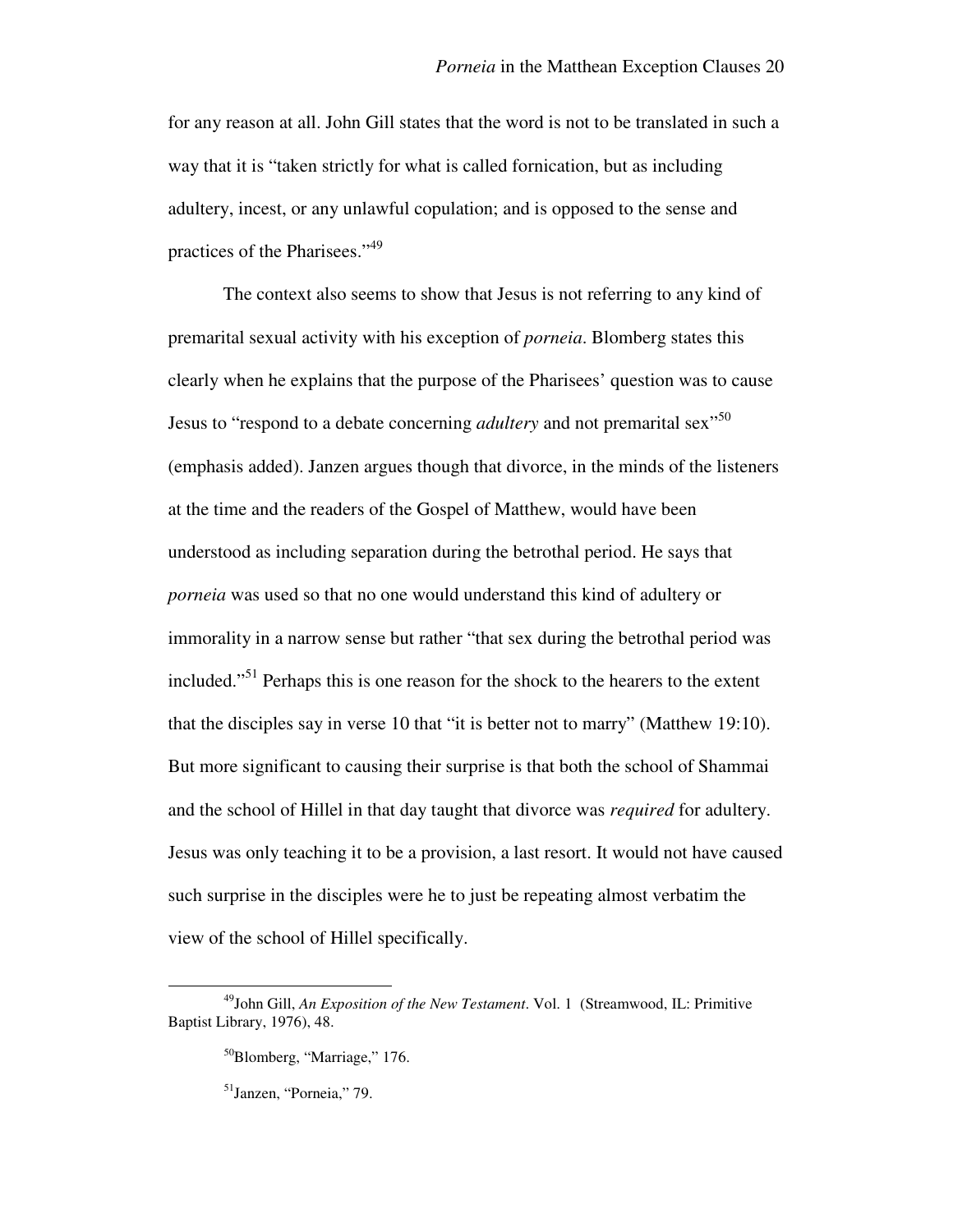In the larger context of the book of Matthew, the use of *porneia* brings an interesting point to this discussion. In Matthew 15:19, Jesus speaks of the evils that arise from the heart describing them as, "evil thoughts, murders, adulteries (*moicheia*), fornications (*porneia)*, thefts, etc…" (Matthew 15:19, NASB). This dual mentioning of *moicheia* and *porneia* does not prove or suggest that they have absolute different meanings but it does show that they are not synonymous in the mind of Matthew. As David Clyde Jones says, "this does not mean that the specific (*moicheia*) is distinguished from the ground (*porneia*) to the point of exclusion."<sup>52</sup> Jones is saying that *moicheia* can still definitely be included in and be seen as a characteristic of *porneia* in the mind of Matthew as they are both disobedience of the 7<sup>th</sup> Commandment listed in Exodus 20:14. Matthew 15:19 seems to serve as an example of Matthew's broader use of the term *porneia*, in that it describes more of a general sexual immorality. In Matthew 5 and 19 then, it seems that Matthew is trying to describe any kind of sexual immorality (mainly "sexual intercourse") which violates the marital covenant between the husband and the wife as being an exception to the rule of divorce which he is about to present. The betrothal view at this point seems to be a lexical stretching out of the context of the passage while the Erasmian or majority view seems to hold true to the more immediate context of the passage.

<sup>52</sup>Jones, "Westminster," 32.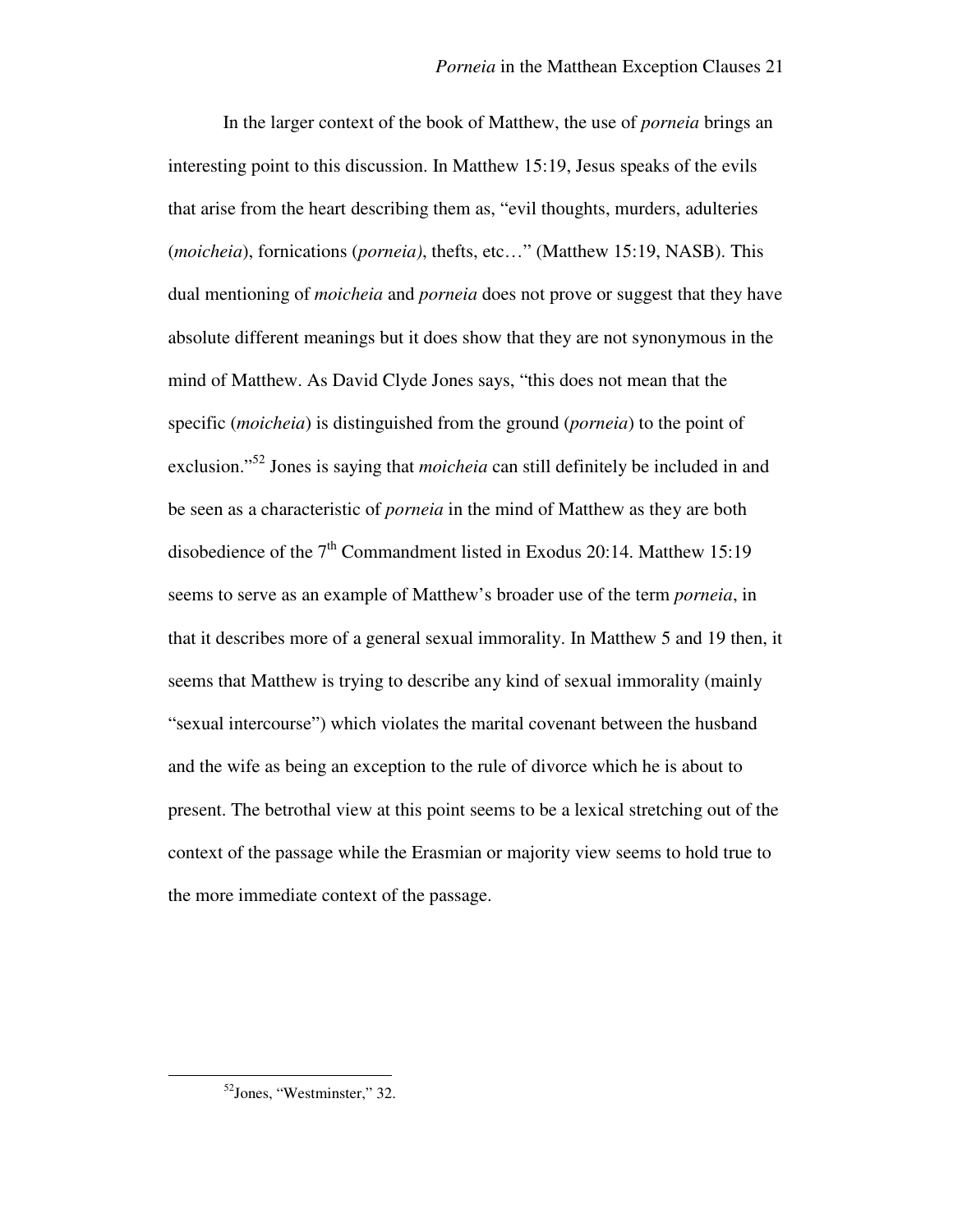### *Syntactical Elements Seen in Matthew 5 and 19*

Interestingly enough, "nearly everything about the two Matthean divorce exception clauses is disputed."<sup>53</sup> Despite the multitude of textual issues concerning the vocabulary, style, tone, and structure of these verses, in this paper the focus will be the unique word, *porneia,* and its use in the exception clauses. Surrounding these two clauses lies much conflict and unsurety and in order to establish the importance of studying the word the local context must be thoroughly explained. Allen goes so far as to say that "nearly every discussion of these texts and of the ethical issues of divorce and remarriage focuses on the phrases *parektos logou porneias* ("except for the reason of fornication" in Mt. 5:32) and *m*ā *epi porneia* ("except for immorality" in Mt. 19:9)."<sup>54</sup> On the one hand, there are scholars such as Bruce Vawter who claim that the *porneia* exception clauses are "redactional insertions on Matthew's part."<sup>55</sup> After twentythree years of studying the clauses and changing several of his views concerning the passage, he succumbed to a secular forming of the Gospel in that he believes that "it is true, the Matthean *parektos logou porneias* (the exception clause) constitutes a modification of the primitive text."<sup>56</sup>

Not all scholars follow this train of thought though. For example, William A. Heth states that he thinks "a good case can be made that Jesus himself uttered

<sup>56</sup>*Ibid.*, 530.

<sup>53</sup>Ben Witherington, "Matthew 5:32 and 19:9-Exception or Exceptional Situation?" *New Testament Studies* 31 (1985): 571.

<sup>&</sup>lt;sup>54</sup>Guenther, "Phrases," 83.

<sup>55</sup>Bruce Vawter, "Divorce and the New Testament," *Catholic Biblical Quarterly* 39, no. 4 (October 1977): 532.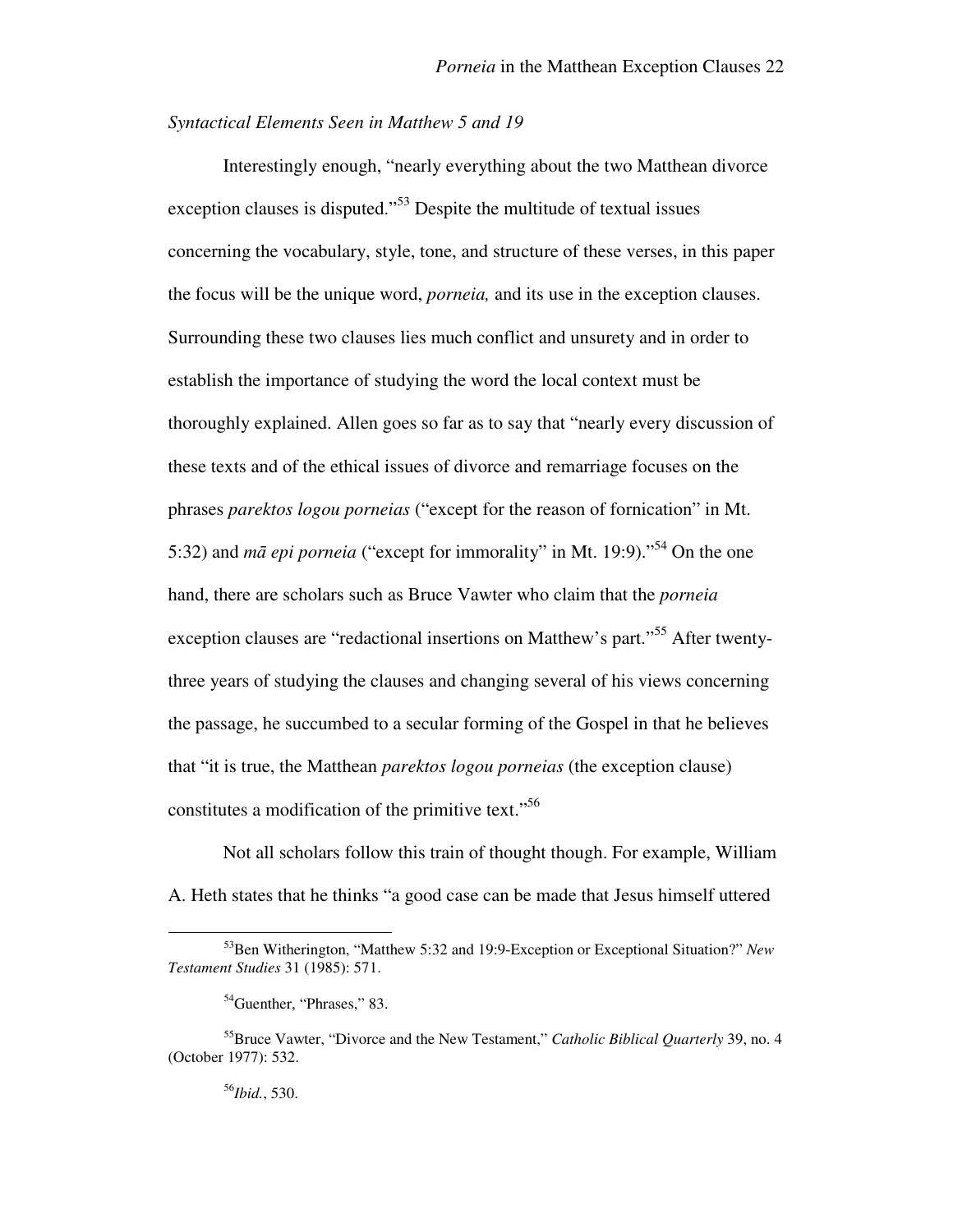the exception clause."<sup>57</sup> Aidan Mahoney concurs with Heth stating strongly that "the current text of the exceptive clauses of Matthew 5:32 and 19:9 is generally conceded to be authentic."<sup>58</sup> In contrast, Instone-Brewer agrees with Vawter in that he finds it likely that the exception clauses in Matthew 5:32 and 19:9 are Matthean additions. He, however, does not think that it affects how one should approach the passage because he believes that the Jewish readers would have read the exceptions into the statement regardless.<sup>59</sup> Regardless, Matthew did include these authentic exception clauses, the words of Christ, for a specific reason and purpose. The pursuit of this purpose is the focus of this study.

The question of how the exception clauses relate to the rest of the sentence and also how they fit into the context permeates the discussion of these two passages. Greek scholar Daniel B. Wallace states that Matthew 19:9 is a grammatically "significant passage."<sup>60</sup> It is significant for several reasons, but one reason is the many possible translations of the *m*ā *epi* before *porneia*. Craig L. Blomberg discusses this issue in depth. He explains how some grammarians translate *m*ā *epi* as "even in the case of," or "apart from the consideration of;" he states "that such proposals are now almost universally recognized as extremely unlikely renderings of the Greek. *M*ā *epi* is a natural ellipsis for *ei/ean m*ā *epi* and

<sup>57</sup>William A. Heth, "Jesus on Divorce: How My Mind Has Changed," *Southern Baptist Journal of Theology* 6, no. 1 (Spring 2002): 16.

<sup>58</sup>Mahoney, "Clauses," 30.

<sup>59</sup>Instone-Brewer. *Divorce*, 153.

<sup>60</sup>Daniel B. Wallace, *Greek Grammar: Beyond the Basics (*Grand Rapids, MI: Zondervan, 1996), 376.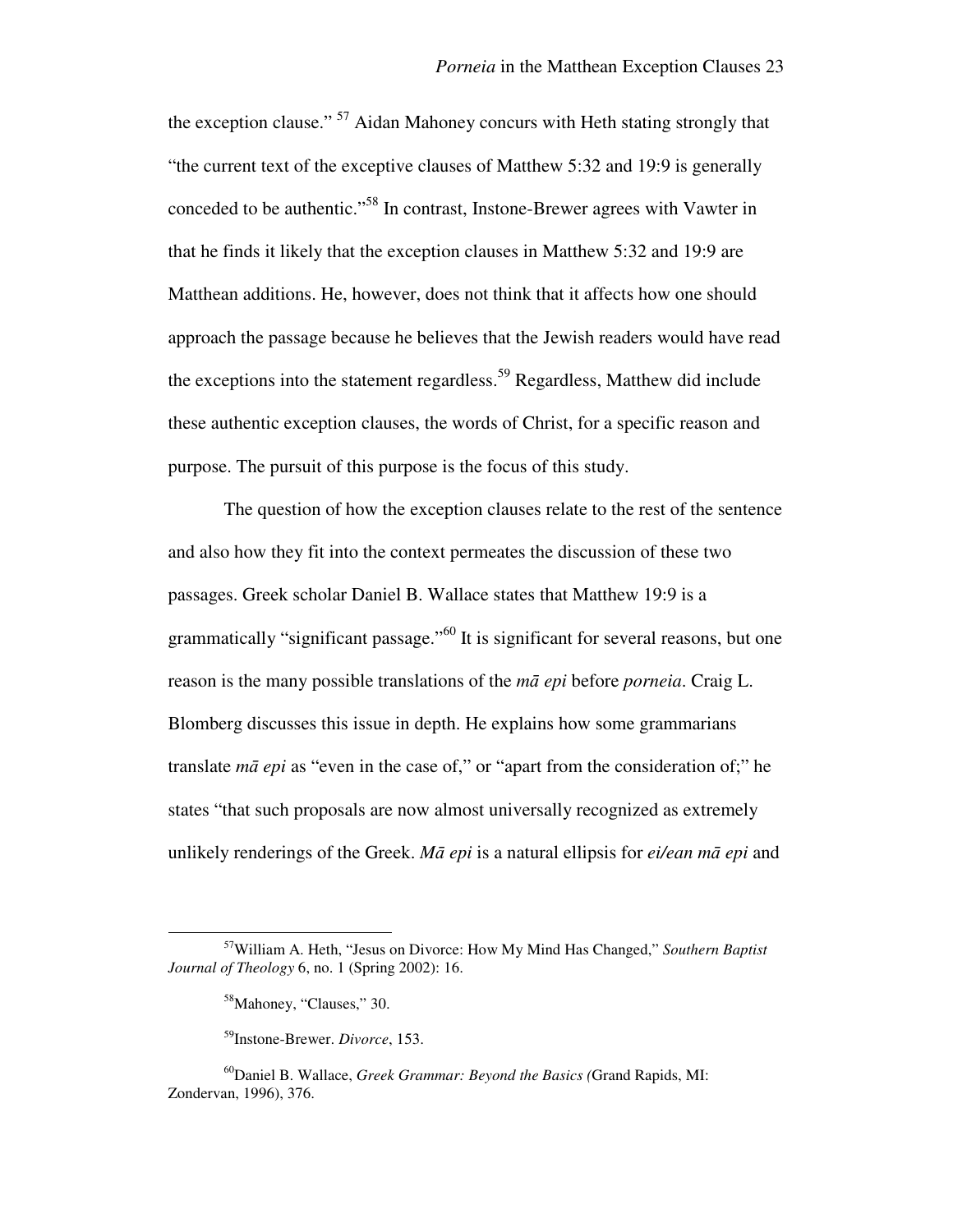should be taken as a real exception clause."<sup>61</sup> Guenther would disagree with Blomberg's translation here saying that rather it "must be understood as, 'apart from *porneia,'* '*porneia* aside,' or 'excluding the subject of *porneia'.* It does not mean 'except' as it has traditionally been interpreted."<sup>62</sup> There may be some room for disagreement in regard to the translation of this phrase, but "the vast majority of commentators"<sup>63</sup> do take it grammatically as an exception. Blomberg says affirmatively that "*m*ā *epi porneia* should be rendered 'except for sexual sin.'"<sup>64</sup> Similarly, the adverb *parektos* in Matthew 5:32 "follows a distinct syntactic pattern which characterizes the exceptive meaning."<sup>65</sup> Both clauses communicate this exceptive meaning leading now to the exploration of the purpose of the phrases.

These clauses have the purpose of clarifying the universal principles which were stated in the previous verses. Blomberg describes the clause in Matthew 19, saying that "it introduces a qualification to the apparently absolute declarations of vv. 4-8." He goes on to say that it was perfectly acceptable to have such qualifying statements; in fact he says that "speakers and writers regularly proceed in this fashion, expecting their words to be judged by the entire contexts in which they appear."<sup>66</sup> A modern day illustration of this would be if an office

<sup>64</sup>*Ibid.*, 178.

 $\overline{a}$ 

<sup>65</sup>Guenther, "Phrases," 96.

<sup>66</sup>Blomberg, "Marriage," 173.

<sup>61</sup>Blomberg, "Marriage," 175.

<sup>62</sup>Guenther, "Phrases," 96.

<sup>63</sup>Blomberg, "Marriage," 173.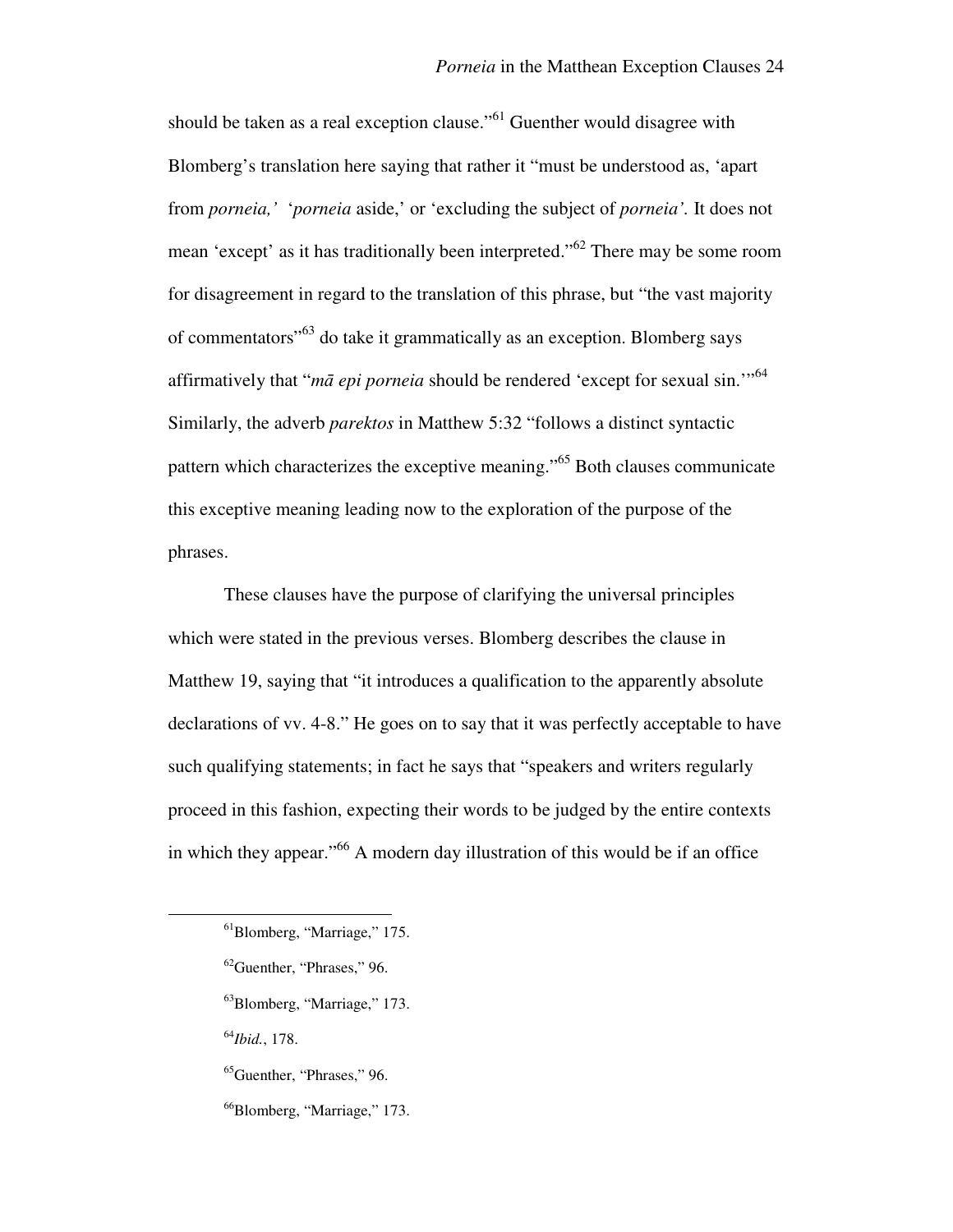employee states that he is in his office from 9:00 a.m. until 5:00 p.m. If he were to go on and clarify saying "except for lunch break," it would not shock any listener. A speaker always assumes that those listening will judge their statements based upon their full contexts. In the same way, when Jesus says, in Matthew 19:6, that what "God has joined together, let no man separate" it should be no surprise when Jesus clarifies by presenting an exception to the principle.<sup>67</sup> What is important to realize is that within the two Matthean passages there is continuity and clarification not disharmony or contradiction. The exception clauses are seen to be completely valid and non-contradictory in their contexts; they should not be seen as mere additions or alterations to Scripture. It seems that the syntactical elements do not require or suggest any specific meaning of the Greek word and should not warrant such a specific translation or understanding.

## *Conclusion*

At the foundation of each of the interpretations of these passages is a different understanding of the term *porneia*. This is precisely why it is essential to have a proper understanding of this Greek word and its usage based upon context, lexicons, and its usage in Matthew, the Gospels and the greater New and Old Testaments. Despite the differing views, it can be agreed, as Murray says, that *porneia* is "the one exception. The husband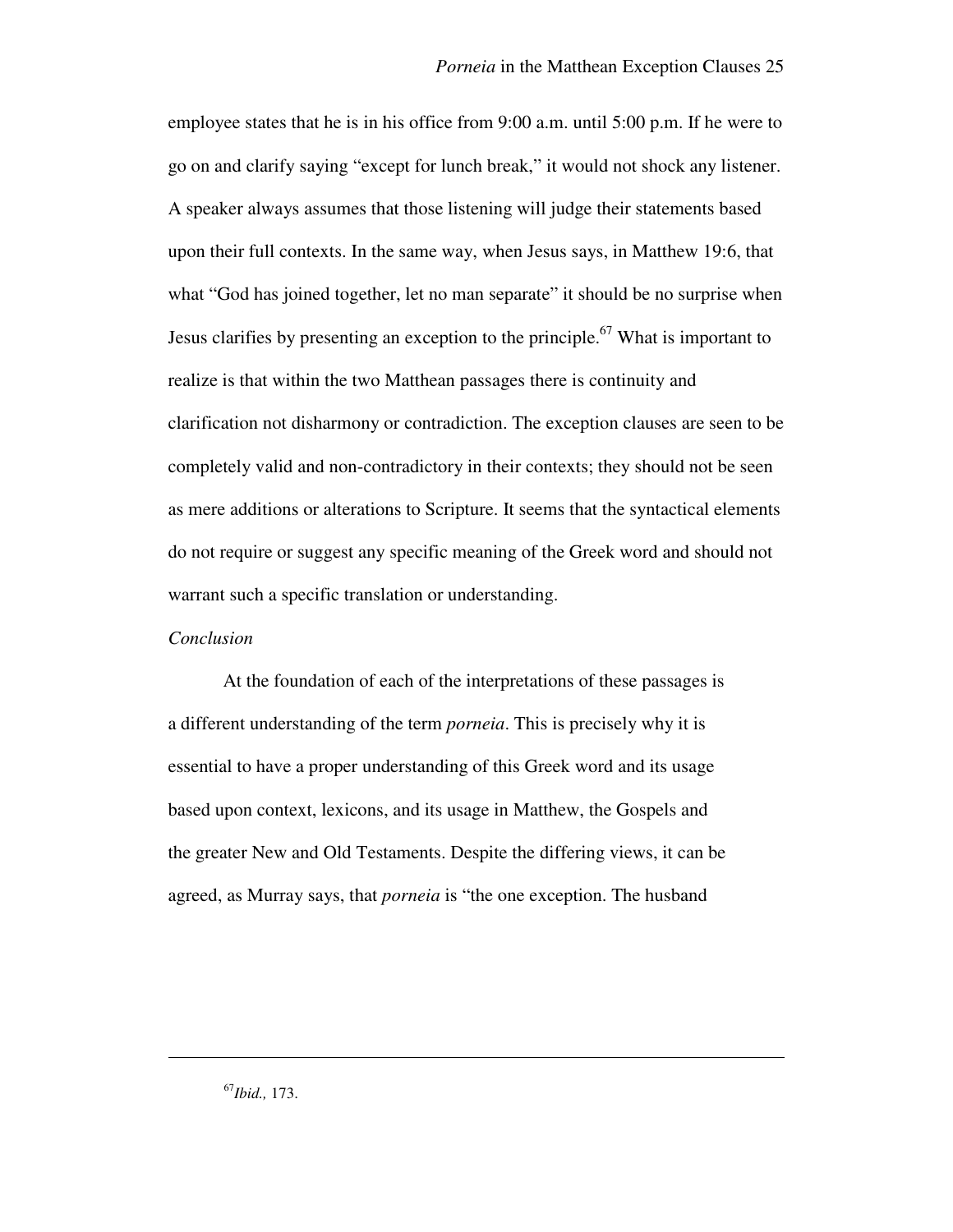may not put away (divorce) for any other cause."<sup>68</sup> It is important to

realize that:

 Given the cultural context of divorce with just cause, and given that *porneia* refers, at least in its most general sense, to licentiousness, we can assume with some confidence that he meant sex on the part of the woman during betrothal or marriage with a man other than her husband.<sup>69</sup>

Despite popular modern belief, as Heth says:

Incompatibility and fits of anger would not fit under the banner of *porneia*. Also, provision for a spouse's food, clothing, and housing, affection, communication, spiritual leadership, and a host of other qualities, are, no doubt, important requirements in marriage–but failures in these matters do not justify divorce.<sup>70</sup>

In conclusion, one can state with confidence that "*porneia* should

therefore be translated 'adultery,' possibly including but not limited to related sexual sins such as incest, homosexuality, prostitution, molestation, or indecent exposure. This is its typical semantic range. $171$  The semantic range and context should define the usage of *porneia* or any other word in any passage. As was said earlier, the primary flaw of the betrothal view is that it relies on too specific and technical meaning of *porneia*. The Old and New Testament contexts, the normal lexical use, the Matthean context, and all other evidence seems to point to the majority view interpretation. One cannot limit the meaning of a word in a passage merely because it fits his or her doctrine or held belief, especially when the

 $\overline{a}$ 

21.

 $71$ Blomberg, "Marriage," 177.

<sup>68</sup>Murray, John, *Divorce (* Phillipsburg, NJ: Presbyterian and Reformed Pub. Co., 1978),

<sup>69</sup>Janzen, "Porneia," 79.

 $70$ Heth, "Divorce," 21.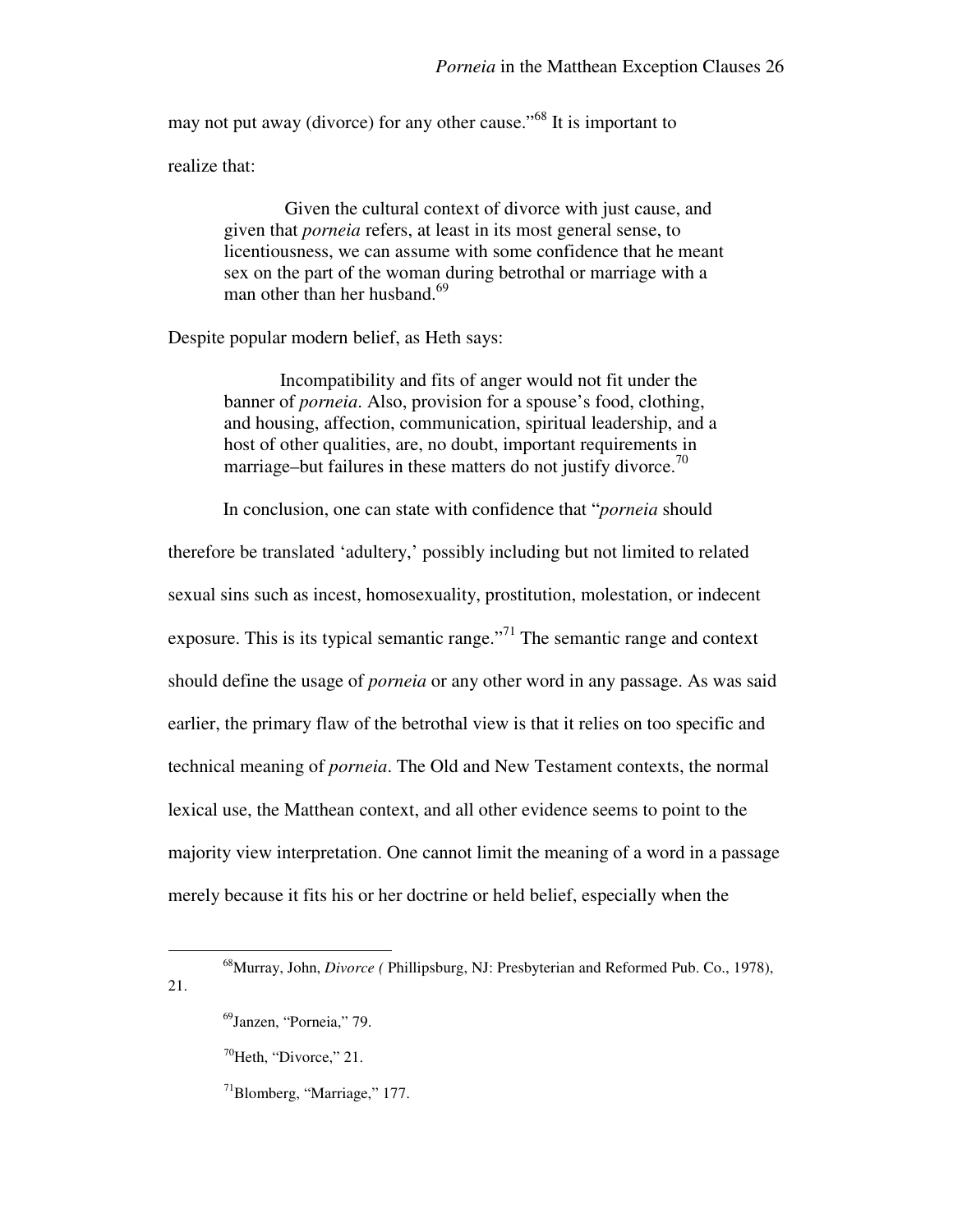context does not allow for it. In the case of the Matthean exception clauses, the context seems to leave little or no doubt that is referring to sexual immorality, the physical unfaithfulness of a spouse, and it is seen as the one and only exception to the indissolubility of marriage and an allowance for divorce in the Lord Jesus Christ's teaching found specifically in Matthew 5:32 and 19:9.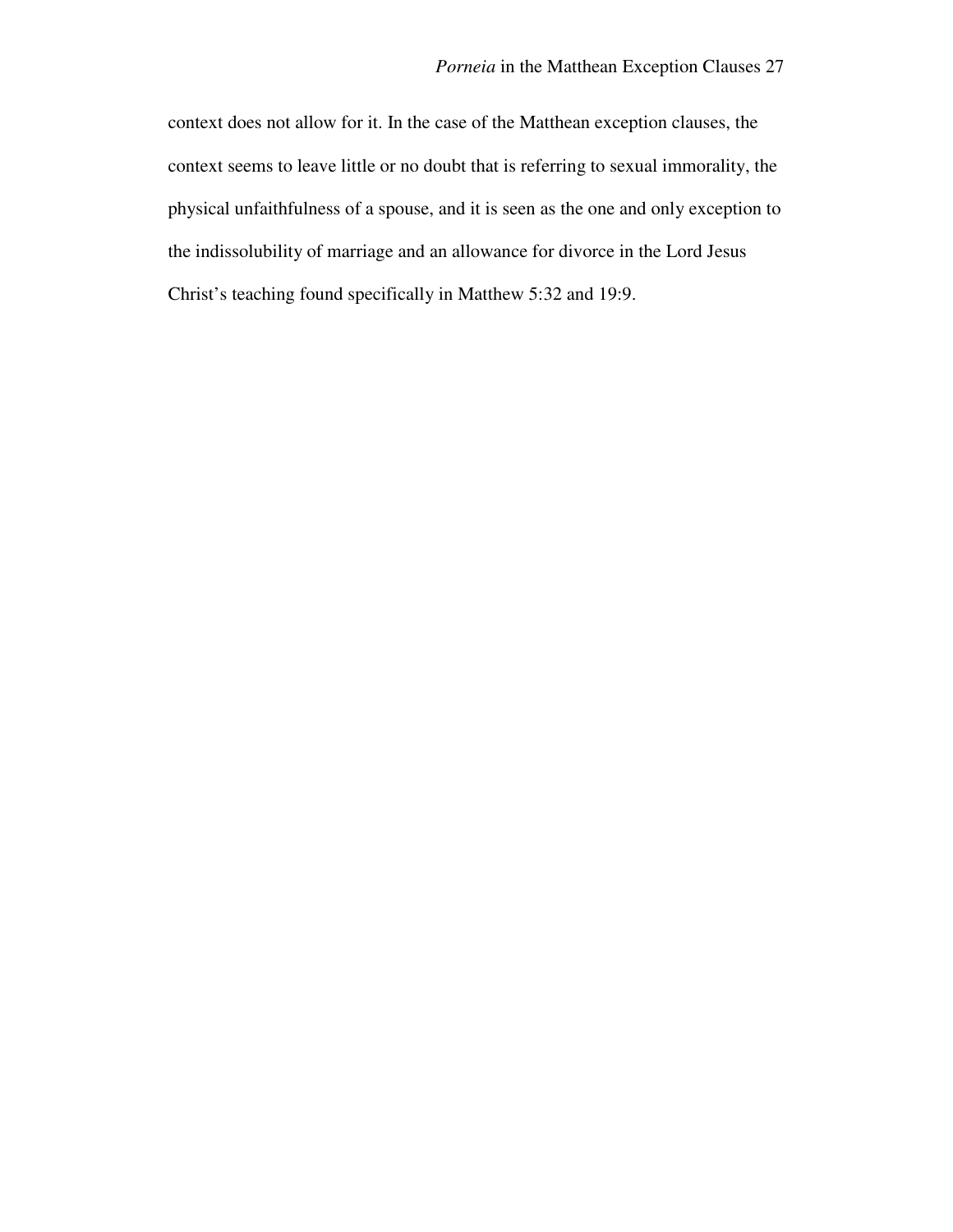### WORKS CITED

- Arendzen, J. P. "Ante-Nicene Interpretations of the Sayings on Divorce." *Journal of Theological Studies* 20 (1919): 230-241.
- Arndt, William F., Walter Bauer, F. Wilbur Gingrich. *A Greek-English Lexicon of the New Testament and Other Early Christian Literature*. Chicago: University of Chicago Press, 2001.
- Black, David Alan. *New Testament Textual Criticism.* Grand Rapids: Baker, 1994.
- Blomberg, Craig L. "Marriage, Divorce, Remarriage, and Celibacy: an Exegesis of Matthew 19:3-12." *Trinity Journal* 11, no. 2 (Fall 1990): 161-196.
- Dobson, Edward G. *What the Bible really says about Marriage, Divorce, and Remarriage.* Old Tappan: Revell, 1986.
- Friedrich, Gerhard. *Theological Dictionary of the New Testament*. Vol. VI. Grand Rapids, MI: Eerdmans Publishing Company, 1968.
- Gill, John. *An Exposition of the New Testament*. Vol. 1. Streamwood, IL: Primitive Baptist Library, 1976.
- *The Greek New Testament.* 4th rev. ed. Edited by Barbara Aland, Kurt Aland, Johannes Karavidopoulos, Carlo M. Martini, and Bruce Metzger. London: United Bible Societies, 1993.
- Guenther, Allen R. "The exeption phrases: except *porneia*, including *porneia* or excluding *porneia*? (Matthew 5:32; 19:9)." *Tyndale Bulletin* 53, no. 1 (2002): 83-96.
- Harrell, Pat E. *Divorce and Remarriage in the Early Church*. Austin: Sweet, 1967.
- Herron, Robert W. "Mark's Jesus on divorce : Mark 10:1-12 reconsidered." *Journal of the Evangelical Theological Society* 25, no. 3 (September 1982): 273-281.
- Heth, William A. "Another look at the Erasmian view of divorce and remarriage." *Journal of the Evangelical Theological Society* 25, no. 3 (September 1982): 263-272.
- Heth, William A. "Jesus on Divorce: How My Mind Has Changed." *Southern Baptist Journal of Theology* 6, no. 1 (Spring 2002): 4-29.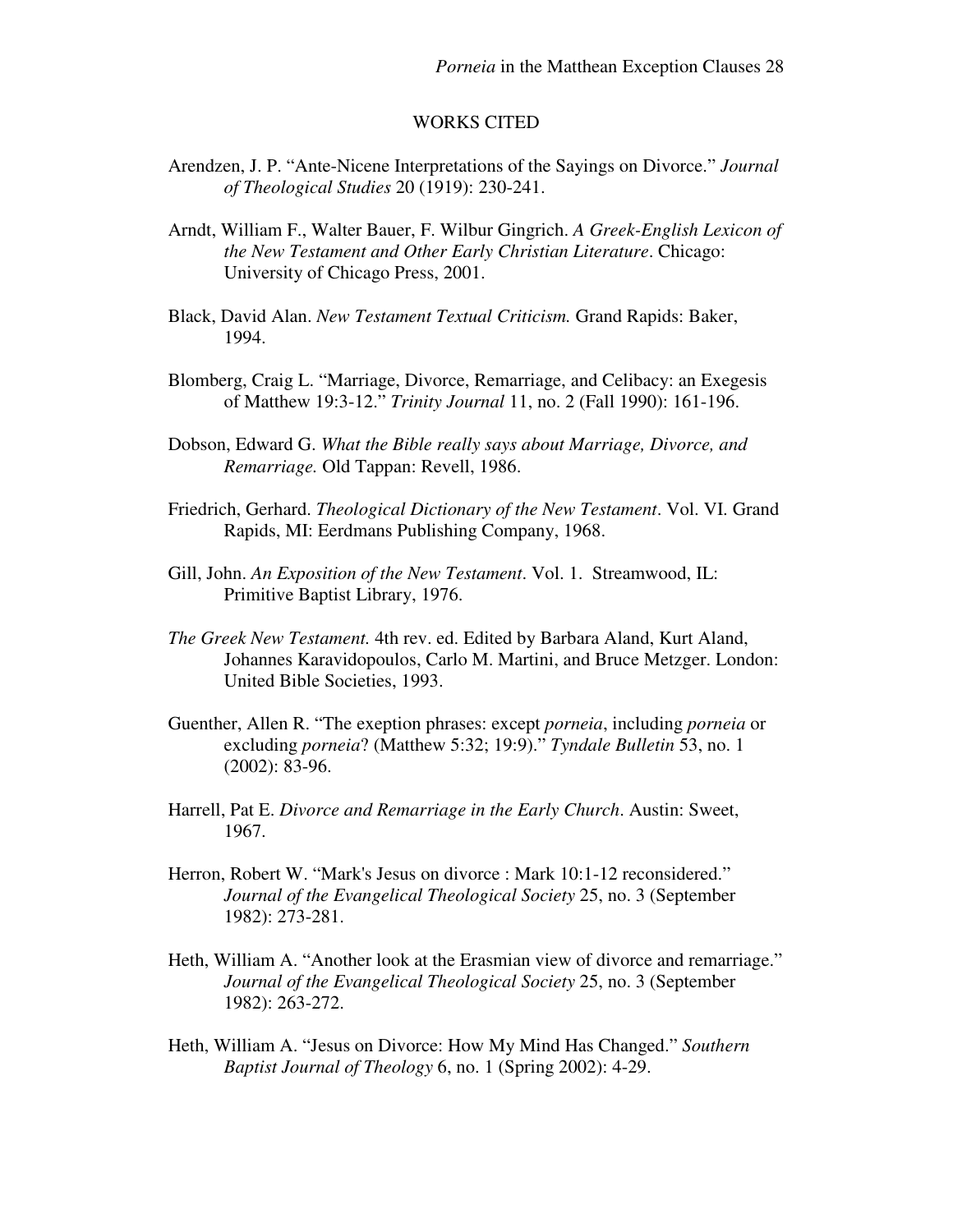- Instone-Brewer, David. *Divorce and Remarriage in the Bible*. Grand Rapids: Eerdmans, 2002.
- Janzen, David. "The meaning of *porneia* in Matthew 5.32 and 19.9: an approach from the study of ancient Near Eastern culture." *Journal for the Study of the New Testament*, no. 80 (December 2000): 66-80.
- Jensen, Joseph. "Does *porneia* mean fornication : a critique of Bruce Malina." *Novum testamentum* 20, no. 3 (July 1978): 161-184.
- Jones, David Clyde. "The Westminster Confession on divorce and remarriage." *Presbyterion* 16, no. 1 (Spr 1990): 17-40.
- Jones, David W. "The betrothal view of divorce and remarriage." *Bibliotheca sacra* 165, no. 657 (January 2008): 68-85.
- Kostenberger, Andreas J. *God, Marriage, & Family.* Wheaton: Crossway Books, 2004.
- Lampe, G.W.H. *A Patristic Greek Lexicon.* Oxford: Clarendon Press, 1984.
- Laney, J. Carl. *The Divorce Myth.* Minneapolis: Bethany, 1981.
- Liddell, Henry George. *An Intermediate Greek-English Lexicon*. Oxford: Clarendon Press, 1889.
- Louw, Johannes P. and Eugene A. Nida, *Greek-English Lexicon of the New Testament Based on Semantic Domains*. New York: United Bible Societies, 1989.
- Mahoney, Aidan. "New look at the divorce clauses in Mt 5:32 and 19:9." *Catholic Biblical Quarterly* 30, no. 1 (January 1968): 29-38.
- Malina, Bruce J. "Does *porneia* mean fornication." *Novum testamentum* 14, no. 1 (January 1972): 10-17.
- McGee, J. Vernon. *Marriage and Divorce*. Nashville: Thomas Nelson, 1998.
- Metzger, Bruce M. *Lexical Aids for Students of New Testament Greek.* Grand Rapids, MI: Baker Academic, 2006.
- Murray, John. *Divorce.* Phillipsburg, NJ: Presbyterian and Reformed Pub. Co., 1978.
- Ryrie, Charles C. "Biblical Teaching on Divorce and Remarriage," *Grace Theological Journal* 3 (Fall 1982): 177-192.